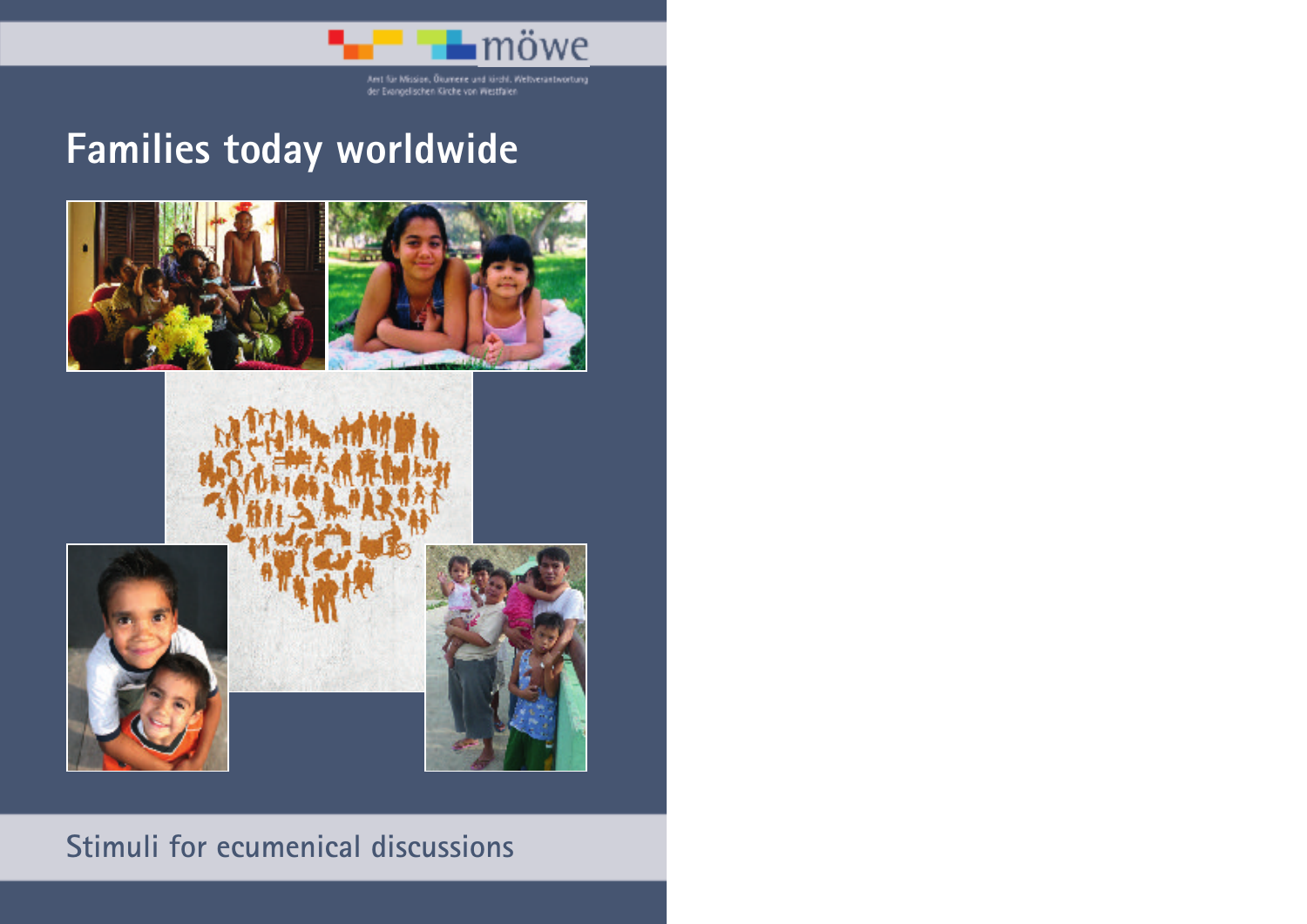### **Contents**

| "Families today worldwide"                               |
|----------------------------------------------------------|
| Father-mother-child, grandma with five gran2dchildren    |
| Candle, gift, the entire village                         |
| Joseph, Sara, David                                      |
| "Honouring one's parents"                                |
| Breakfast, TV, working in the field                      |
| Daughter studying at university, dad cooking the meals?! |
| If a family is not a home                                |
| Marriage, birth, care                                    |
| Lippstadt, Cameroon                                      |
|                                                          |

### **"Families today worldwide" … an ecumenical issue**

jamaa, family, keluarga, rodzina … these are the Swahili, English, Indonesian, Polish terms for "family". But what does "families today" mean for our partners in Tanzania, the UK, Indonesia, Poland…? Are they faced with similar questions, e.g. how to strengthen families, how to secure a work-life balance? Is "family" an issue in their churches and congregations?

We want to invite you to turn "families today" into an issue to be discussed in your encounters with your partners in Cameroon, encounters with young people in Argentina or visits to a Russian-Orthodox community in your town. Discover "families today worldwide".

In its discussion paper "Families today", the Evangelical Church of Westphalia has addressed the topic of "families" in order to discuss the diversity of living in families. The discussion paper also provides numerous stimuli for the ecumenical context. We can discuss in ecumenical partnership groups what "families today" means for us and our partners from all over the world and what challenges families are faced with today. We can discover common ground, identify differences, learn from one another and engage in dialogue. Every individual can make contributions as everybody is an expert on "families". "Family" is an issue that offers many different opportunities for encounters and dialogue:

- $\blacksquare$  How do we celebrate family celebrations, e.g. baptism and weddings?
- How are roles and tasks shared out within families? What has changed compared with the past? What challenges have arisen as a consequence – for the church, among other players?
- $\blacksquare$  We can focus on the situation of children, women, men and elderly family members: What is the role of women within families? How can women and mothers be strengthened – through families and policies? How can the rights of children be protected? How has the role of men changed? What are the new opportunities and challenges facing elderly people? What are the tasks facing churches and congregations?
- $\blacksquare$  Exchanging views with our partners, we can find out which ideas and forms of life we can share and which ones we do not share or even fail to comprehend. How do we learn to deal with such differences in our ecumenical partnerships?
- We can discuss cohesion within families: How do we handle significant events in our families, e.g. unemployment, illness, need for care, dying and death? How do congregations and society assist families in these contexts?
- How do we understand the Bible and its family-related statements, e.g. in the Ten Commandments?
- How are Christian traditions passed on within families? How can we strengthen Christian faith in our life together?

Every individual can contribute their own personal experiences. We warmly invite you to do so! That is why we have compiled some ideas and suggestions in this brochure for you.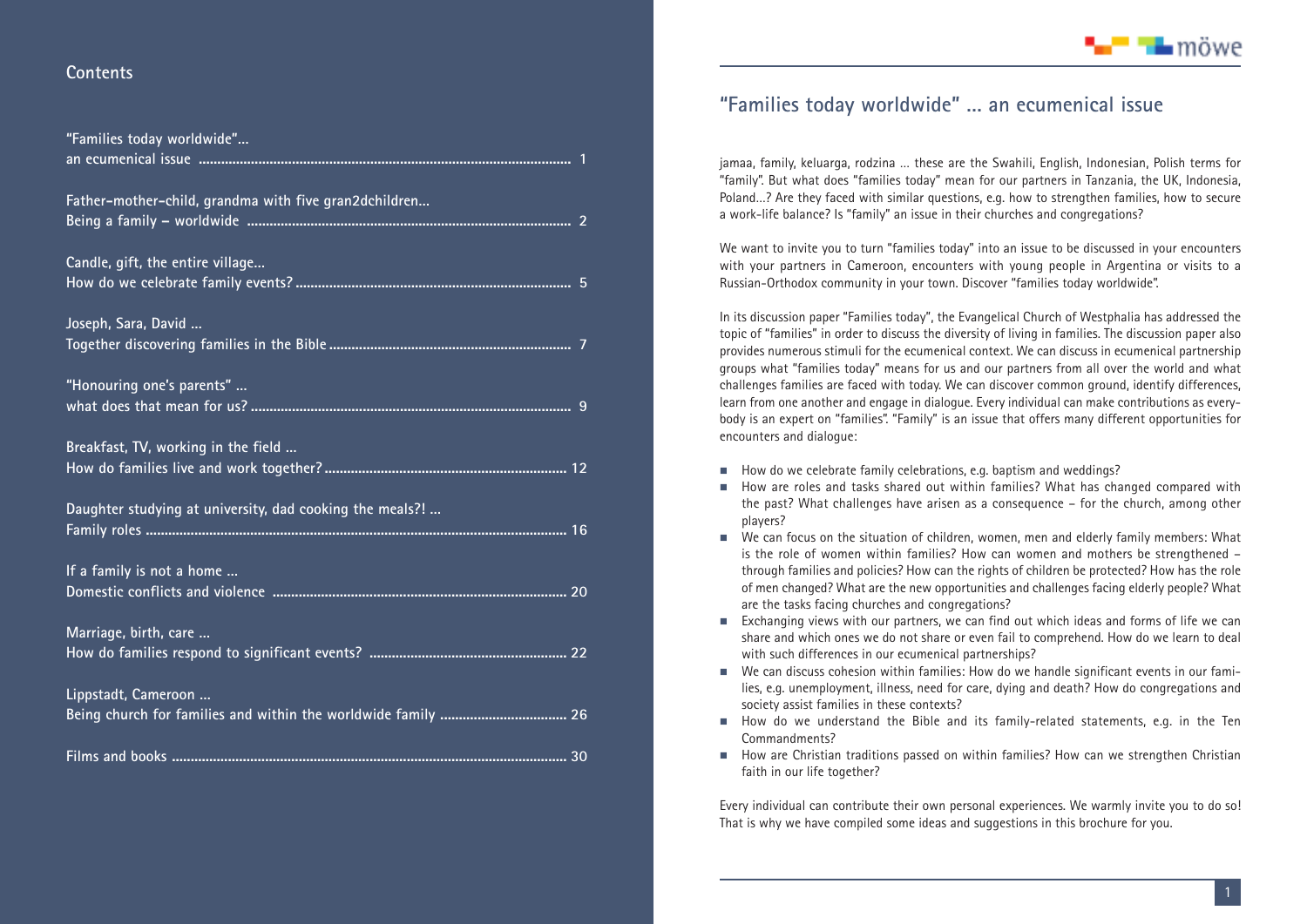

### **Father-mother-child, grandma with five grandchildren … Being family – worldwide**

"Family is where people stand by and bear responsibility for one another over the long term and across the generations," as pointed out in the keynote presentation "Families today". *1*

Do you and your ecumenical partners agree to the statement made in the keynote? What does family mean to each individual? Who do you consider to be part of a family?

Discuss with you ecumenical partners what and who is family for you: Show your partners photos of your family and ask them to show you some photos. Explain to them who belongs to your family. Show each other the photos. Complete the sentence "Family for me is …" within your group.

#### **Discuss the following questions:**

■ ¶∎ möwe

2

- What are the common features, what are the differences that we can see in the photos, pictures? Who and what is family for us? Who and what isn't?
- What characterises your family? What is special about it?
- - What does "supporting one another" and "assuming responsibility" mean in concrete terms for your family, e.g. when parents need care, when the woman or man falls ill, when children need support, e.g. for a training programme? Is support taken for granted within your family, does every member get the same level of support? Are there any limits?
- **If** What has changed over recent years? What are the problems and opportunities facing families today?

### *Elsie Joy dela Cruz, pastor in the United Church of Christ in the Philippines:*

*"A family that prays together stays together." This is one of the most popular mottos of many families in the Philippines. For us, families are the cornerstone of society, and faith plays a major role for its cohesion. A family usually comprises father, mother and children, but it is also entirely normal for large families to live together with grandparents, uncles, aunts and cousins. Family members have an obligation to assist one another and share with one another. This traditional family image has changed over recent years. Many family members leave their families to find* work, either in large cities or abroad. Children often stay behind with their mother or father or are *taken care of by their grandparents or aunts. This phenomenon hasstarted to gradually loosen the family ties andweaken the basisfor a holistic upbringing of the children. It poses a major challenge for church and society.*



*"My family!" the mother proudly says. Years ago, the older woman on the left took in her husband when he arrived in Germany all on his own as a young apprentice, treating him like a son. She has chosen her two young neighbours as godmothers for her third child. Why did she not ask some member of her large family back in Mozambique? "They are simply the right ones! And my conmadres (i.e. co-mothers) are to be close to us!"*

*In Tanzania many grandmothers raise several children today. According to Tanzanian tradition, grandmothers should actually be supported by their families. However, here a grandmother takes care of the children aged 2 to 17 as her daughters and daughters-inlaw have died of AIDS.*





*multi-dimensional context. Harmony within the family plays a role, but also the family's joint responsibility for the hedgehog in its winter home. Another important element of the picture of* the family is the apple tree and a good harvest. Family does not exist on its own, but as part of *creation, which needs shared responsibility.*

*Elfriede Dörr (in charge of the ecumenical desk of the Evangelical Church of the Augsburg Confession, Romania) brought drawings made by her daughter Paula (7) on "Families" to the Synod 2012. Elfriede Dörr commented on the drawings as follows: In trying to depict "family", Paula was not just focusing on father, mother and child. Her drawing also includes the apple tree and the bird as well as the hedgehog spending the winter in the basement. With her drawings, Paula tells us that children always perceive families in a*

3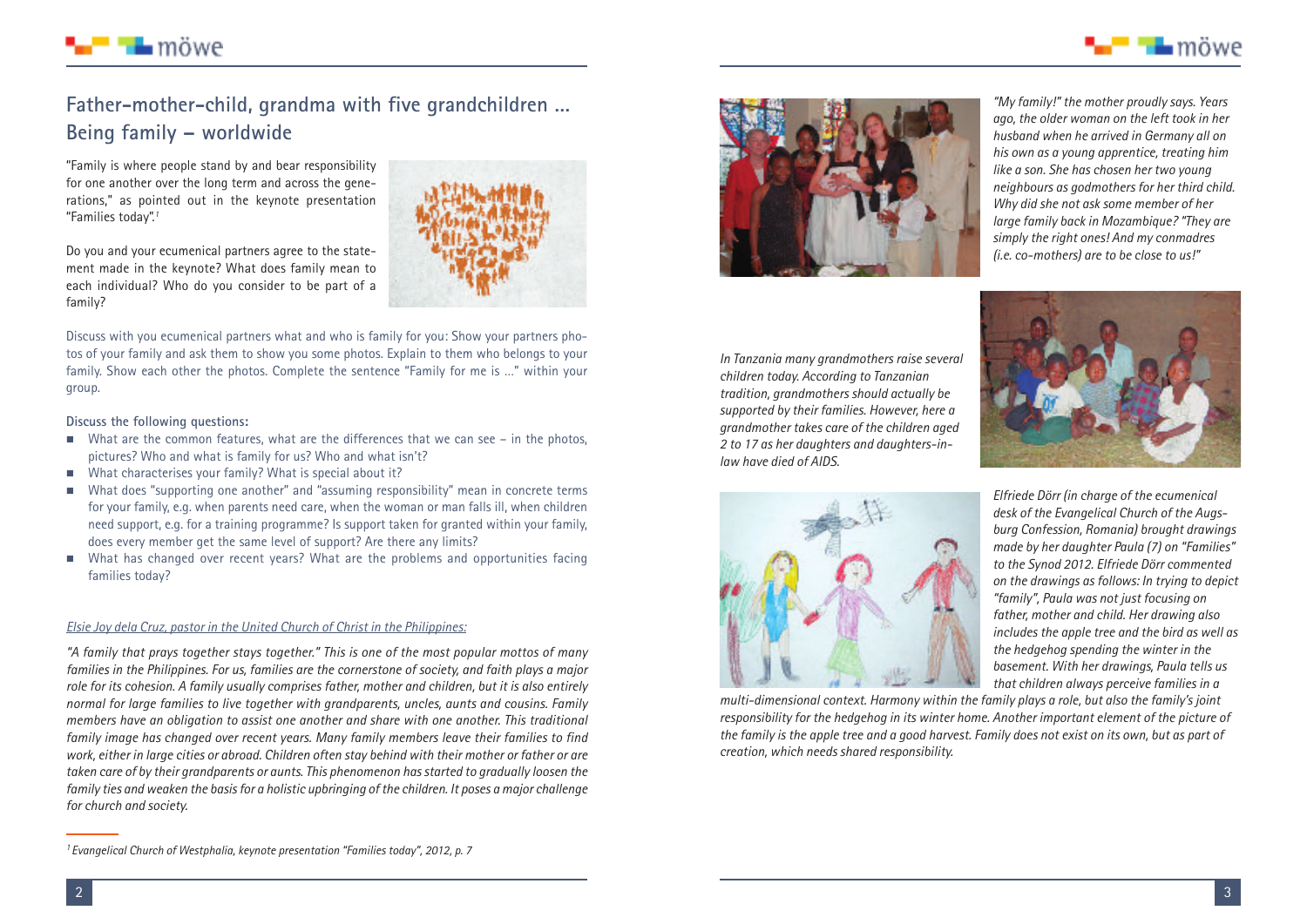

#### **Happiness for every child (Romeo del Rosario, Philippines) <sup>2</sup>**

*I want every child in this world to be happy*

- *I want fathers to nurture their children and mothers to bring them up to be strong and gentle.*
- *I want my eyes opened to the reality of other people,*
- *to hear what they are not able to articulate.*
- *I want to add to an atmosphere of trust*
- *where people who were deeply hurt when they were young*
- *can heal, recuperate and recover.*
- *I want to see justice run like a river,*
- *bringing healing and peace to the nations.*
- *I want to sing the songs of my sisters and brothers.*
- *I want to tell their stories, dance their dances and recite their poetry.*
- *I want to add my voice to the resonance*
- *that conveys what each person on the face of the earth wants the rest of the world to know. Her vision. His dreams. Her strength. His gifts. Her hope. His yearning.*
- *Her anxiety. His fears. Her grief. His sadness. Her indignation. His*
- *anger. Her determination. His striving. Her joys. His excitement. Her*
- *discoveries. His dawnings.*
- *I want the eye of my heart to see the grace of God*
- *That is present to me in every child, woman and man I meet.*
- *I want to be able to see differently, to think differently, to live kindly, to*
- *walk humbly, to serve graciously and gratefully.*
- *Come, Lord Jesus. Come always and save me –*
- *that I may want what you want,*
- *that I may live in you, that I may be completely holy.*

### **Candle, gift, the entire village … How do we celebrate family events?**

The family gets together at various occasions in order to have a joint celebration, celebrate an event, e.g. a birthday, baptism, confirmation, wedding, funeral.

"Family celebrations" represent an issue that offers numerous opportunities for encounters and exchanges with ecumenical partners.

**Questions for a discussion with your ecumenical partners:**

- **Nhen and how do you celebrate in your families?**
- **Netable 19 and 15 M** and these family events play?
- What do we have in common, what differences are there?
- -Who takes part? Grandparents, parents, children, brothers and sisters… the entire village?
- Just how important are these family celebrations for your family, for your faith?

Tell your partners how you celebrate, for instance, a baptism, confirmation or wedding in your family. Show them pictures, videos… Ask your partners how they celebrate a baptism or wedding.

#### **Taking "baptism" as an example:**

Show your partners photos of your own baptism or the christening of your children, grandchildren, godchild! Tell them how the baptism took place and how your family was involved and took part. Ask your partners to show you photos or tell you how baptisms are celebrated in your partner community.

**Questions for a discussion of baptism:**

- How do you celebrate baptism? What traditions are there in your family?
- How is your family involved in the baptism service in your church?
- $\blacksquare$  How is the christening celebrated after the service?
- **E** Are the godparents part of your family?
- **Net a** What is the role of the godparents, parents, grandparents, brothers and sisters in the baptism? What role do they assume after the baptism – in raising the child and passing on Christian faith?
- **Does the baptised child receive any gifts? What is the role of these gifts?**
- How was baptism celebrated in the past by your family, by your partners? Are there any differences compared with today?
- **Are infants, young people and/or adults baptised?**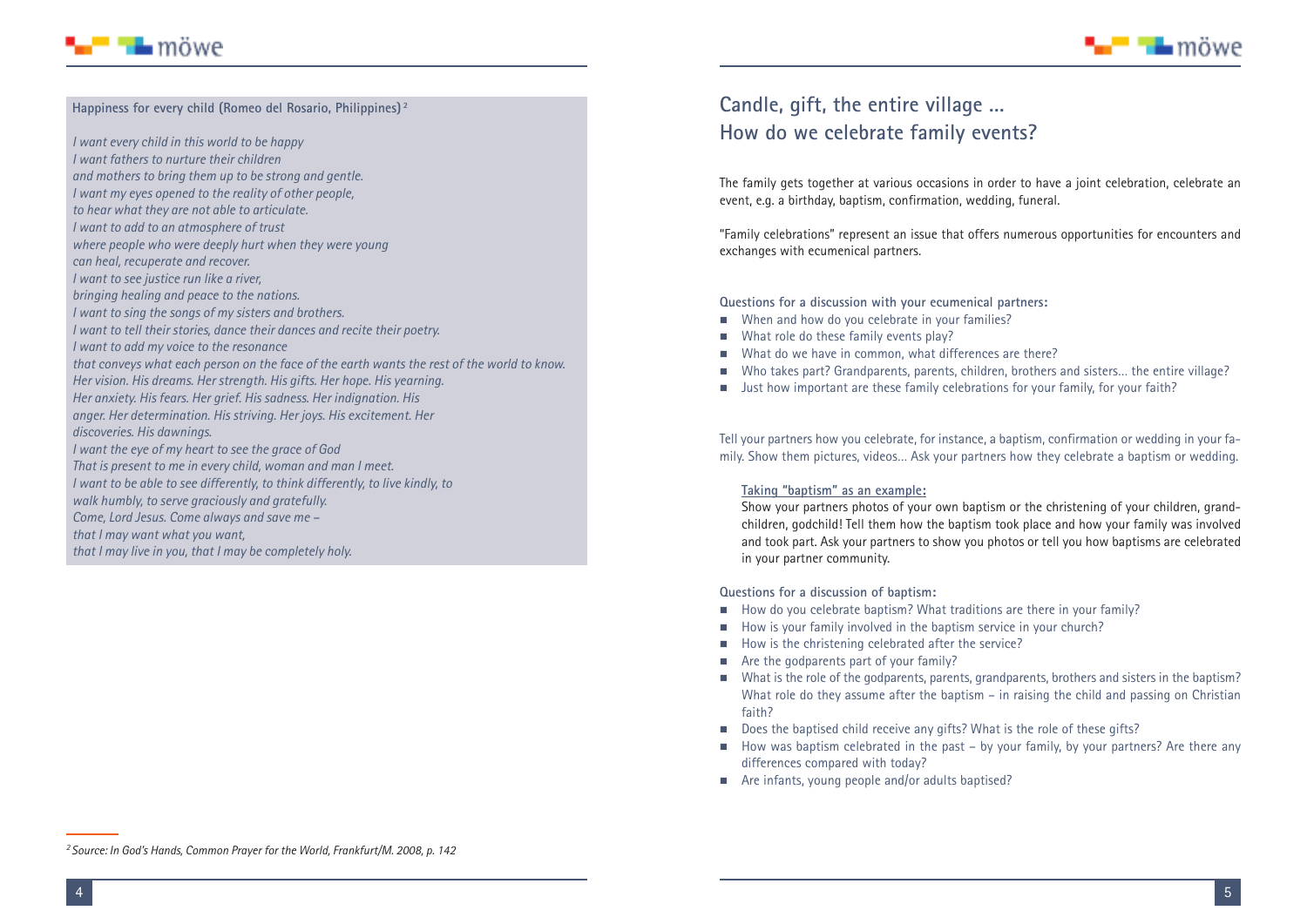

#### **Baptism in England**

*My godson Jamie was recently baptised in Yorkshire, England. He wore a christening robe that had been made for his great-grandfather in the US in 1910 and had since been worn by every family member.*

*At the baptism ceremony, the godparents and parents were asked to come up forward with the baby to be baptised in order to confirm that they wanted the infant to be baptised. Jamie*

*was then blessed by the pastor, his parents, us godparents and all relatives present – including his almost two-year-old sister – by making the sign of a cross on his forehead. After this promise and before another song, we carried Jamie to the baptismal font. Apart from the relatives and godparents, all children were also invited to watch.*

*Finally, the parents were asked what name they wanted to give their child before the child was then baptised with water in the name of the Father, the Son and the Holy Spirit.*

Since Jamie's parents play a very active role in their congregation and his father is a member of the parish council and choir, they had invited all members of their parish to the parish hall so that most *of those that had attended the service celebrated with the new member of the parish afterwards.*

*Report by Susanne Hansum*

#### **Baptism in the Philippines**

*A baptism ceremony in the Philippines does not only involve the parents with their child and the pastor carrying out the baptism; rather, a large group of people assemble around the baptismal* font. Joy dela Cruz, pastor of the United Church of Christ in the Philippines, explains: in the Philip-

*pines, it is common for 15, 20 or even more people to be godparents for a child. After all, many hands and feet are required if a child is to be guided safely through life in a country characterised by so many challenges. During the baptism ceremony, the community members also raise their hands to bless the child – the family is not left to its own devices with its child to be baptised. On the contrary, it can rest assured that many godparents will support it and the entire community will remain interested.*



### **Joseph, Sara, David … Together discovering families in the Bible**

Strangely, the world "family" is not to be found in the Old Testament. The Bible speaks about the "house of the father", i.e. the extended family: several generations, relatives and married persons, even slaves and other dependents. The extended family secured the economic survival of everyone and offered protection against external invasion. Life without a family was virtually impossible. Personal freedom in choosing one's partner and shaping one's life were subordinate to family interests.

Patchwork families, loss of one's partner, competition among siblings, infertility and the associated strain are all addressed in the oldest books in the Bible:

- - "The Joseph narrative reports on the unequal treatment of the sons by the father and the competition among the brothers that explodes violently.
- Theologically significant are the narratives about unfulfilled wishes for a child and the ensuing burden on the relationship between wife and husband. That is clear from the narratives of Sarah and Abraham, and Rachel and Jacob.
- $\blacksquare$  It is also part of the everyday realism of the Bible that it tells of violence in families, e.g. the quarrel between the brothers Cain and Abel that ends with the murder of Abel. David commits husband murder in order to get a coveted woman for himself. Cases of rape in the family are also reported. Children and slaves are dependents that can also be sold." <sup>3</sup>

#### **Idea:**

Read these biblical family narratives together! Stage a role-play of the stories! Which persons, which family member do you identify with? Which role would you like to play?

#### **Subsequently discuss the following questions:**

- What do these stories mean for you? What pictures do they paint of the father, mother, children…?
- What does it mean for you to be a father or mother? What does it mean for you to be childless?
- **Net The U** Mat features of being a father or mother are particularly important to you? To what extent is your family characterised by that?
- $\quad \blacksquare$  What roles do fathers or mothers play in the families? What do they have in common, what differences exist?
- **E** Are there any questions the Bible does not refer to?

*<sup>3</sup> Evangelical Church of Westphalia, keynote presentation "Families today", 2012, p. 19ff.*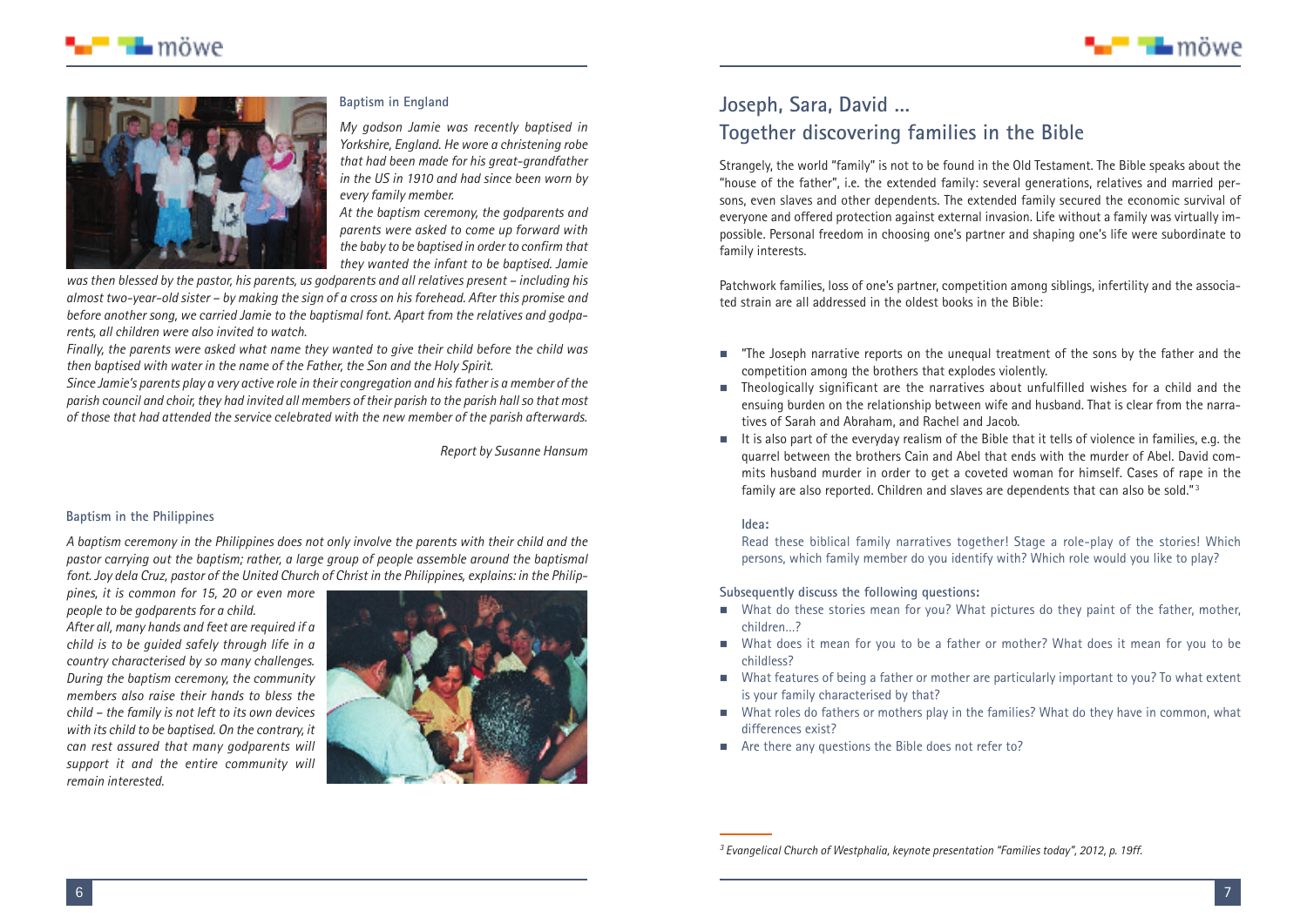





*Picture of the birth of Jesus from Tanzania. Artist: Festo Kijo, Dar es Salaam*

#### **Is the "holy" family a "real" family?**

Nativity scenes are found in every region, every country, even every family. However, they look different in different places. They often also reveal a longing for the "holy family".

#### **Idea:**

Show one another pictures of nativity scenes and discuss the presentation and role of Joseph as the father and Mary as the mother.

#### **Many wives – one husband**

In the Old Testament, polygamous family forms are normal: Abraham, Isaac and Jacob have several wives – and, as a matter of course, concubines. The New Testament advises bishops to have one wife (1 Timothy 3:2). African Christians occasionally confront us Europeans by saying: "You, too, have several wives – but one after the other!"

#### **Discuss the following questions:**

What do the biblical texts say about faithfulness and responsibility within the family? What do they say about the role of social structures and values

#### *Cecilie Mutanga, Namibia*

*Our Herero tradition offers the possibility of polygamy. Let us assume I am married, I am getting older and have trouble doing the washing and the overall household chores. I notice that my husband hasfallen for a youngerwoman. Asthe firstwoman, I can then go to talk to that otherwoman and ask her whether she would not like to come to our home and marry my husband. My husband must not ask her – itisthewoman'srightto do so. My uncle hasfivewives and they get onwellwith one another. This polygamy has been legal since Namibia became independent. But I do not want to live that way.*

### **"Honouring one's parents" … what does that mean for us?**

"The Ten Commandments start with God pointing to the liberation … They help to shape and preserve the gift of freedom… The family is a necessary space for human life. A life without family is de facto not possible… It is about giving weight to those who cannot preserve and assert their dignity alone."<sup>4</sup>

"Honour your father and your mother…" Discuss with your ecumenical partners what it means for them to "honour their parents" and how old and young people in their family, in society, deal with each other.

**Discuss, for instance, the following questions:**

- $\quad \blacksquare$  What does it mean for you to honour your parents? What does it not mean?
- $\blacksquare$  What would you wish your children, other family members, to do when you have grown old? How would you like to live?
- How do families, society at large, show "respect" vis-à-vis older people? How are older people protected?
- What is the role of old people within society? Is the knowledge, the experience of older people used?
- - How do you perceive the way young and old people live together? Are there any conflicts? If so, which conflicts? What are the causes? How can they be resolved?

#### **Tip:**

The film "Wazee. Alterbilder in Tansania" (old age in Tanzania) by the United Evangelical Mission (UEM) may trigger debates. You may obtain or borrow the film from UEM or the MÖWe office.

#### *Jean Mutombo, pastor from the DR of Congo, currently works for the Evangelical Church of Westphalia:*

*In Africa, the Commandment "Honour your father and your mother" is interpreted as referring to* rights and obligations of the child. The child is guided into life by its parents. They provide the child

*with its roots, take care of the child and offer the child the opportunity to growand prepare forthe future. The obligation arising from honouring one's parentsis a token of the gratefulness, the respect and appreciation of those that have given this child the gift of life. It is an appreciation of those that embody the tradition, values and experiences the child needs in order to be able to live a happy and successful life. This results in responsibility and care for one's parents. You want to protect and assist them; and this does not only relate to the core family but the entire extended family. The family community caters for the individual, but the individual also has the obligation to assist and contribute.*



*Old woman from Tanzania.*

*<sup>4</sup> Evangelical Church of Westphalia, keynote presentation "Families today", 2012, p. 20*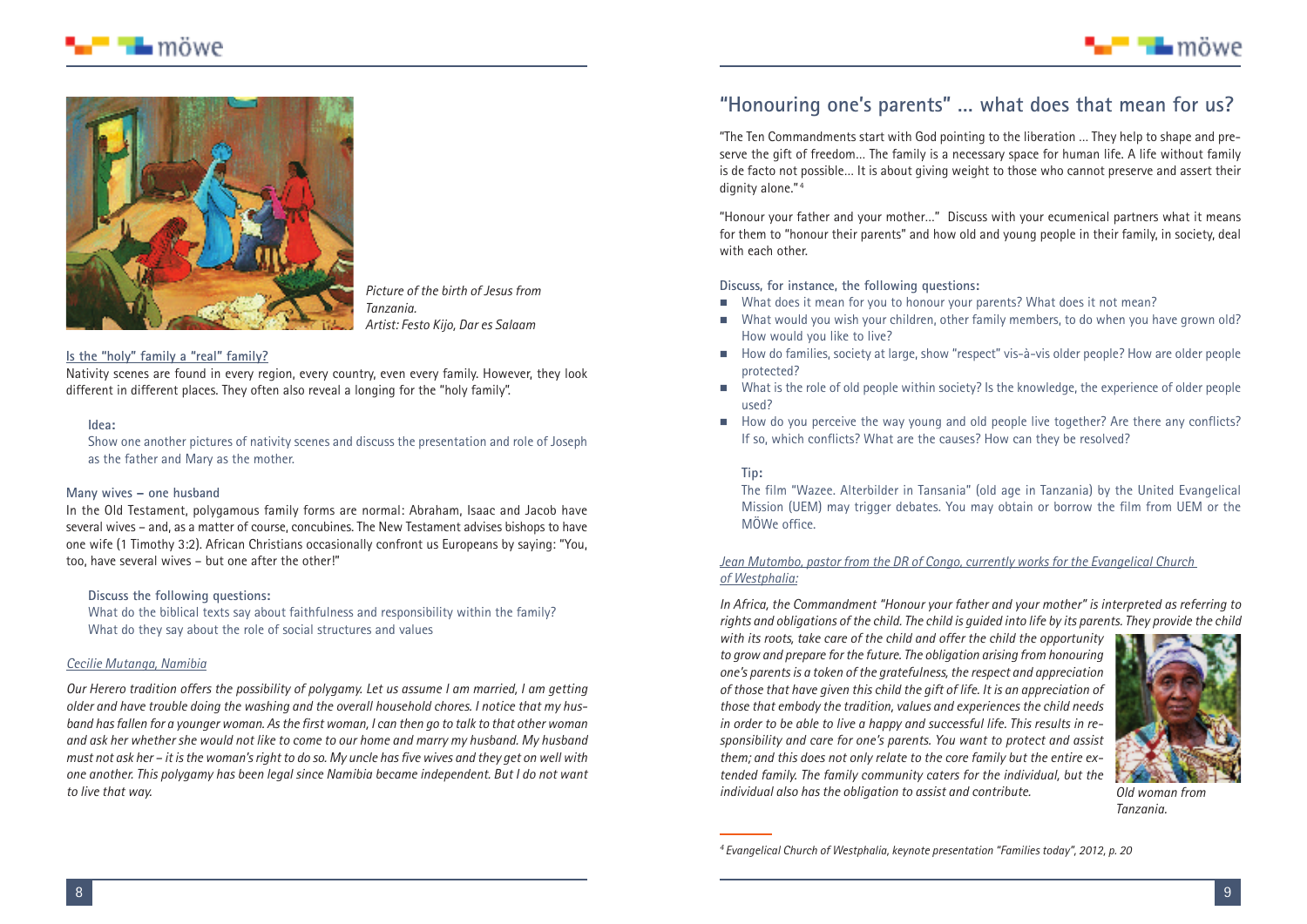





*In a Catholic retirement home, Cameroon.*

#### *Fidon Mwombeki, Secretary General of the United Evangelical Mission, grew up in Tanzania, and now lives and works in Wuppertal: <sup>5</sup>*

*Every time I forgetsomething – as happens not infrequently – my 15-year-old daughter teases me* by saying: "You are old, Dad!" That is a thought I never associated with my own father until the moment he was ill in bed! I arew up in a Tanzanian village where reaching old gae was considered an honour and a blessing. In Tanzania, old or elderly persons are called "mzee", even when they are *only 30 but nevertheless an authority, or if you want to show them they enjoy a higher social status. My daughter, however, grew up in a Tanzanian city and has become immersed in the German and European culture for six years now. She does not associate this sentence with a positive meaning, unlike a typical child from a Tanzanian village. Whatshe really meansis:"Poor thing!"*

#### *Ein Interview mit Herrn Baldé aus Guinea (Westafrika), der in Deutschland lebt:*

#### What role does your family, in particular your parents, play for you?

*My family is very important to me. In our culture, parents play a very important role and are treated with a great deal of respect. Their voice is always heard, even when they children have already reached adulthood.*

#### How is that expressed in actual practice?

To this very day, I address my father and my mother in a formal way, and I would never contradict *them because they brought me into the world and have a much longer experience of life than I have.*

#### Have you noticed any differences compared with families/parents in Europe?

*Recently, a German family invited me for a meal. Suddenly an argument arose during the meal, and the oldest daughter snubbed her mother by saying: "Now stop it - end of discussion! Will you please shut up!" I was surprised and a little ashamed, as that would never happen in Guinea*.

#### Have you noticed any other differences?

*When the parents grow older, they no longer have to work in Guinea. My mother and my father, for instance, have their meals prepared and are cared for by their children and relatives, who perform all household chores for them. That is taken for granted. As far as I know, there aren't any old people's homes in Guinea yet, either. The extended family takes care of the parents until they die, with nieces and nephews regarded as their own children as well. Overall, family ties are very strong.*

#### Samson Mushemba, former bishop of the Evangelical Lutheran Church in Tanzania: *<sup>6</sup>*

*Some congregations have launched a special Sunday at which the communities thank the elderly for the special gifts they contribute to the communities by means of dancing, singing, special prayer and communal meals. A fascinating aspect observed on these days is the presence of guests from other parishes and religions. Some congregations also invite the children and relatives who do not live in the region to attend this "Old People's Day".*



*And, of course, the church tradition also includes regular visits to the sick, those in need but also the old, by the pastors and elders. We regard these visits as necessary in order to motivate, encourage and strengthen the inactive community members. No doubt: regardless of the fact that our financial resources are limited, our churches will have to step up their efforts to care for the older community members. After all, it is an indispensable task of the churches to meet the spiritual and physical needs of the elderly, both inside and outside the churches.*

*<sup>5</sup> United Evangelical Mission: Bilder des Alters – Altersbilder – Lebenssituationen alter Menschen in Deutschland und in Tansania, 2013, p. 4*

*<sup>6</sup> United Evangelical Mission: Bilder des Alters – Altersbilder – Lebenssituationen alter Menschen in Deutschland und in Tansania, 2013, pp. 18, 19.*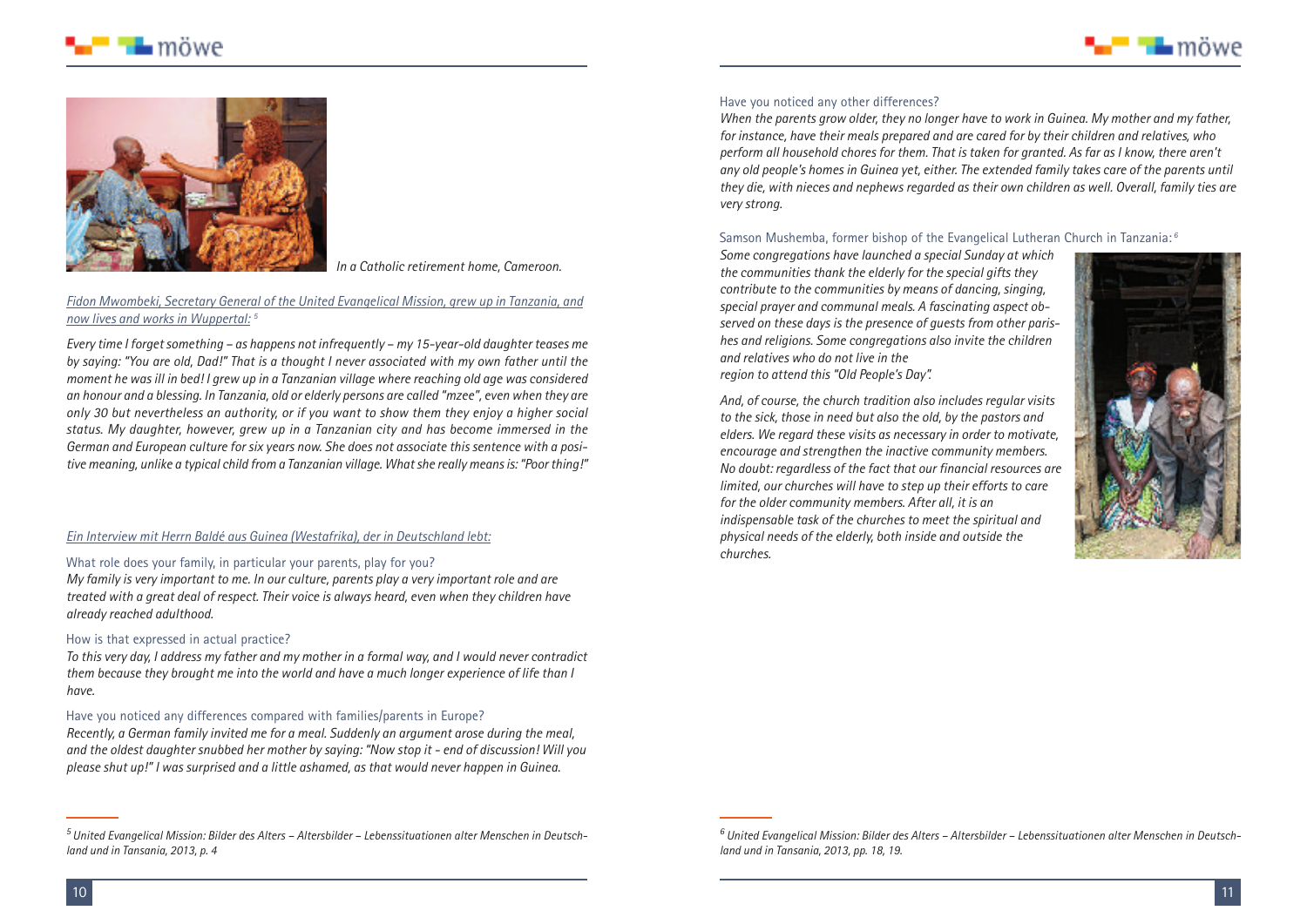

# ■ ¶∎ möwe

### **Breakfast, TV, working in the field… How do families live and work together?**

"Every family constellation must find its way to establish a sense of community. Thereby the time factor plays a role."<sup>7</sup>

How about your family? Do you have breakfast together, or is that not possible due to different working hours? How much time does your family spend together in a day, a week? What do you do together? How important is this shared "family time" to you and your family? What do you do to ensure that you have this time together as a family? How about your ecumenical partners, your neighbouring community? How do they shape their day-to-day family life?

#### **Idea:**

Ask your ecumenical partners to tell you how family life takes place during the day, the week or the year. Record the daily or weekly routine of your opposite number, in particular the time spent together by the family. Your partner will subsequently ask you and record your daily and weekly routine. You can then present your results and impressions to the other group members.

#### **You may wish to discuss the following questions:**

- $\quad \blacksquare$  What are the differences, what is the common ground you have identified with regard to family life?
- How important is the shared family time? What do you do together as a family, what do family members do on their own?
- **Netally Millon** Common family rituals?
- -Are there any activities you only do together?
- - Have there been any changes in the way the families live together? Are there any current changes? What are the reasons?

#### **An example – family life in Namibia**

#### *A day in rural Namibia*

*This farm hosts many people, not just the nuclear family. The family also includes all unmarried adults. The children attend school. The boyssometimes go to school a little later because they have to herd the cows or goats. All staple foods are grown in the field.*

- *- When it gets light enough, between 5 and 6 in the morning, the family gets up and starts* working in the field. It has to be bright enough for them to be able to distinguish the small ma*hango plants from other plants. Sometimes all family members work in the field; in any case, the women do so.*
- *- The boys take care of and herd the cattle. If there are any cows, the men milk them.*
- *- At around 10 a.m., oshikundu is brought to the field – a refreshing drink made from mahango millet. It stills everybody's hunger and quenches their thirst at the same time. There isn't much time for the meal because it will soon be too hot to work in the field. Some families also have tea and eat some bread.*
- *- One of the women will soon go home to prepare lunch. Allthe otherswillwork until noon. From the fall of the shadow, everyone knows when it is between noon*



*Farmer in Namibia.*

*and 1 p.m. so that it is time for lunch, even without having a watch.*

- There is no break after lunch: the men and the boys take care of the cattle (and may sit under *a tree in doing so) or gather sticks to build homes or fences. The young girls start pounding mahango so thatthe traditional mahango gruel and oshikundu can be prepared in the evening. Thewomen and girls also gather nutsto produce oil, creams or drinks. In the rainy season,when the little rivers are full of water, the women go fishing.*
- *- After the evening meal, which consists of beans, spinach and mahango gruel (people do not* eat meat every day), there is some time to sit around the fireplace. People go to bed early be*cause they have to get up early next day to start their work.*

#### *Pastor Justina Shilongo's life in a small town in Namibia*

*Justina's husband is away from home most of the year. Heworksin different construction sites and sometimes only gets home briefly in between, as if only stopping over. Nevertheless, Justina manages to organise her family life in close contact with other working women and family members, even if one of the children falls ill and although her son is still very young.*

- *- Justina Shilongo gets up at 5:00 in the morning and prepares the breakfast and school sandwiches. Herthree children get up a little later;the older girls get dressed on their own. Theywear a school uniform. At 6:30 or 7:00, they have all left home.*
- Justina then usually has some time left to cook the meal for the day. She then has to work in *the office, go on visits, perform lots of organisational and administrative tasks. Justina says that she then sometimes simply walks around in her parish, without having any fixed appointments, in order to meet people in the street and be available, listen to them and hear about their problems. Many of them do not have work and are at home.*
- The children get back between noon and 1 p.m. and prepare their own meal if Justina has not *managed to do so. They then have to do their homework and have some time to recover, which they often spend watching TV.*
- The family would love to have the evening meal together, but very often Justing has to go on *visits, attend funerals, attend meetings etc.so thatthe children and allthose living in the house have dinner on their own, with Justina only getting back late in the evening.*

*<sup>7</sup> Evangelical Church of Westphalia, keynote presentation "Families today", 2012, p. 11*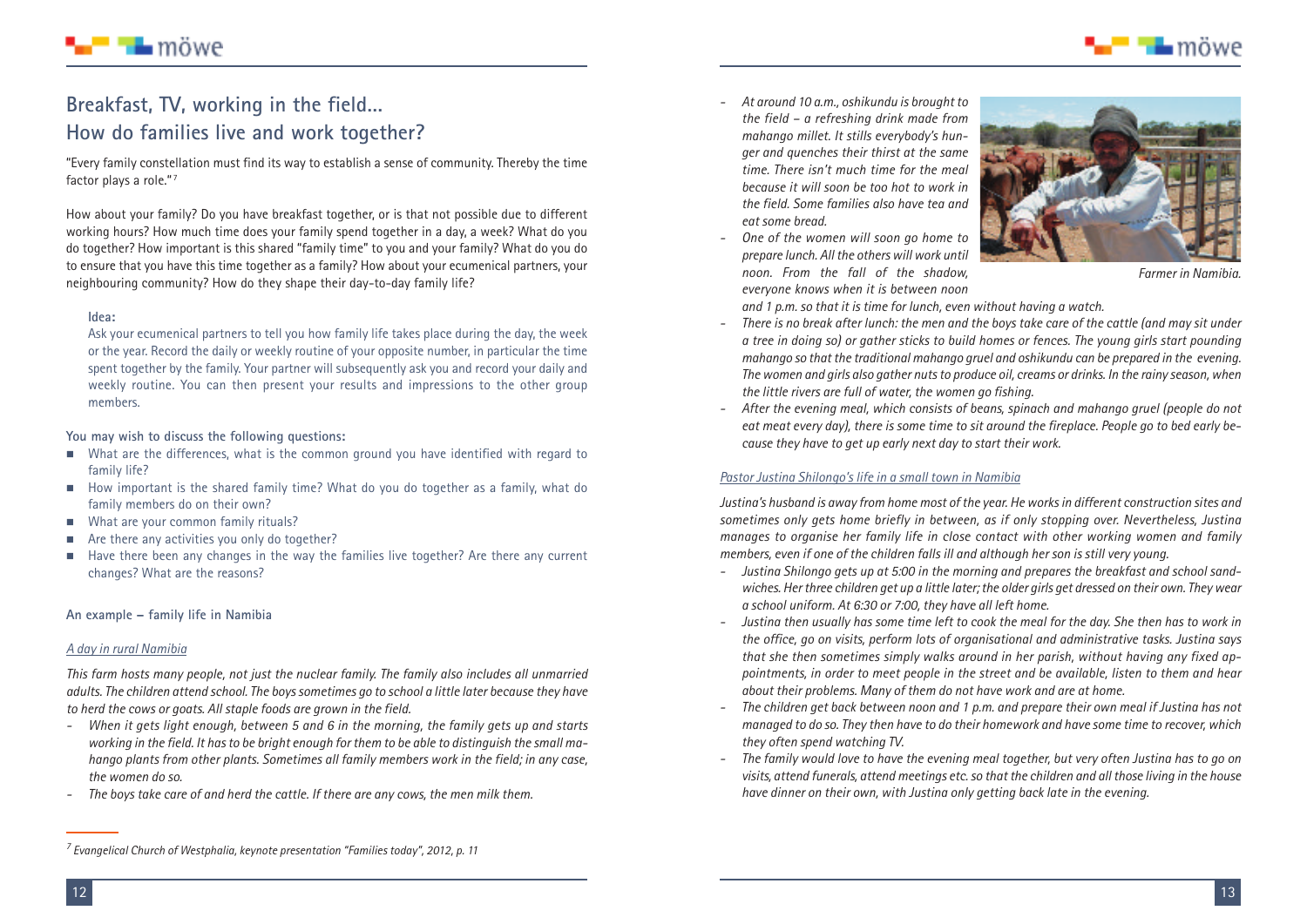



#### *Interview with the von Françoise family from Namibia, who currently live in Germany <sup>8</sup>*

*Elizabeth von Françoise has lived in Germany as an ecumenical staff member since July 2012. She lived in Bochum with her husband Arnold, their son Rewaldo and granddaughter Aleesha, to learn German. In the spring of 2013, the family moved to Lengerich.*

#### Who belongs to your family?

*Aleesha: There are four of us right now: my grandma, her husband, their son and myself. Rewaldo is my uncle. Teachers at school sometimes do not understand that. Elizabeth: And, of course, our family also comprises Aleesha's mother in Namibia, and her second daughter. I have also got two brothers and five sisters. My husband Arnold had nine brothers and sisters, eight of whom are still alive. They all have children and grandchildren. Aleesha: My great-grandfather has remarried, so that another family has joined us. Our family is very large!*

#### What is important for your family life?

*Aleesha: The most important elements are the family celebrations. I really miss them! Elizabeth: When my dad had a special birthday, everyone would get together. Many people also get together to celebrate Mother's Day or Father's Day. We also consider the 21st birthday to be a very important day.*

*Arnold: However, the most important family reunions are those held for funerals. That is when everybody will get together. We have a meal and sing together. There are slips of paper indicating who will follow the coffin in which group.*

*Elizabeth: Everyone brings some food. As Arnold can slaughter animals, people also bring animals and prepare them for a meal.*

#### What is your day-to-day family life like in Namibia?

*Aleesha: My mother works a long way from home. She only gets home sometimes at the weekend and during school holidays. We then go swimming together. When we spend an evening at home* during the week, we watch TV a lot. Arnold cooks a meal, but it is really rare for us all to have dinner together. We do not have a dining table. Elizabeth is at church. In the evening she helps us *do our homework. We sometimes spend our Saturdays together, but Elizabeth often has to conduct funerals at weekends.*

Elizabeth: In 2010 we were given a plot of land and a farm. Since then, Arnold has spent most of *his time in the farm and I have been on my own with the children.*

#### So a lot of things have changed for you in Germany?

*Arnold: Yes, now I usually cook the meals and Elizabeth does not do that any longer. Elizabeth attends her German class, and the children go to school.*

#### Do you sometimes read the Bible together?

#### *Aleesha: Yes, every evening.*

Elizabeth: We read a chapter in the Bible in the evening – in Afrikaans. In the morning we pray together, and I bless the family before we leave the house. I also teach the children how to bless *one another. Children can bless one another so beautifully.*

*8 Interview on 2 Feb. 2013*



*Arnold, Aleesha, Elizabeth von Françoise.*

*Aleesha: I sometimes bless us but forget an important sentence. Elizabeth will then add the sentence.*

Elizabeth: In Namibia, we live in Katutara, where it can be dangerous to be outside in the streets. I have taught my children that we have to tell God if we leave the house. In the morning we *always travelled to school with several children. We would then also pray on our way to school.*

#### Has the role of families changed in Namibia over recent decades?

*Arnold: Prior to independence, very few people had the opportunity to travel and leave the family environment. This changed after 1990. Many families now live far apart. Every family member is in a different place, where there is work. Many old people stay behind on their own. Elizabeth: Many children do not grow up with their parents but with their grandparents or aunts. Many are AIDS orphans or their mothers are too young to take care of them. Sometimes, very young mothers have children from different fathers, with none of them paying any money to support them. That is why there are more and more street kids.*

#### Are these also special challenges for the church?

*Elizabeth: The church tries to ensure that children growing up without their parents, i.e. living with their grandparents on in the street, are registered. They need support. The community provides food for them.*

*Aleesha: On Sunday evenings children sometimes come in who have not had anything to eat during the entire weekend but have to go back to school on Monday.*

*Elizabeth: However, the church is also quite busy dealing with its own issues. It should actually do more to combat poverty. In my congregation I would leave with the presbyters after the service to hand out soup and bread. People can only listen when their hunger has been stilled! That is why many parishes also have a soup kitchen. Families are not really the focus of attention in the church. If we want to help them, we have to provide them with foodstuffs or sometimes simply warm blankets.*

#### You will be moving to Lengerich soon. What are you looking forward to?

Arnold: We are very pleased we will no longer have to live in a high-rise building. We will thus be *able to cook and bake more food.*

#### What are you going to do as a family on your first Saturday off?

*Arnold: A braai (barbecue)!*

*Elizabeth: We will perhaps go swimming beforehand. And we will bake some Namibian bread.* Arnold: But perhaps I will not be at home. I would love to go cycling with Rewaldo. But what will *we do if it rains? Have a barbecue in the garage? Elizabeth: No, we will have some pancakes and play cards!*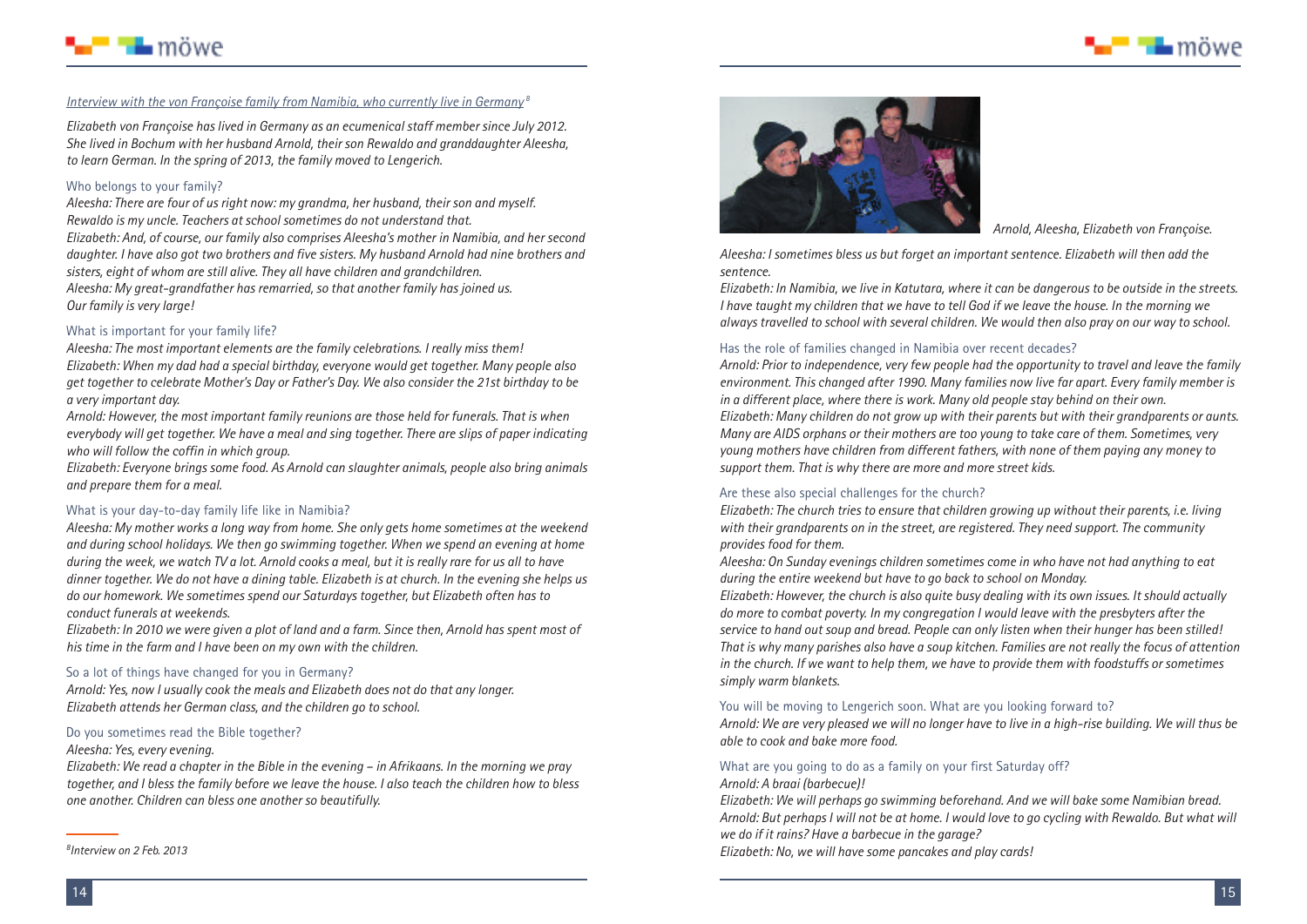

### **Daughter studying at university, dad cooking the meals?! … Family roles**

Due to social change, family roles have changed for many years. The classical family with a main breadwinner and the woman exclusively taking care of the children is becoming less and less frequent. The reasons for this change include better education and vocational opportunities for women, a loosening of bonds with tradition and specific values.

How about our ecumenical partners? Who has got what tasks, assumes what responsibilities within the family? Who sees their role as the main breadwinner – the man or the woman? Who is in charge of raising and taking care of the children? What is the role of the children? How are they raised in order to play that role? Have roles changed in recent years? How is that change perceived?

Carry out mutual interviews with your ecumenical partners. You can subsequently introduce the partner to your group.

**You could mutually ask yourselves some questions, e.g.:**

**No belongs to your family?** 

■ ∎∎ möwe

- $\quad \blacksquare$  What are you responsible for in your family? What is the responsibility of your husband, wife, parents?
- $\blacksquare$  Are you satisfied in this regard, or would you wish certain tasks or responsibilities to be distributed differently?

**You may then discuss the following questions in groups of two or three or in the big group:**

- $\quad \blacksquare$  Who has what responsibilities in your family e.g. meals, household chores, the family income, allocation of funds, care for the sick, the children?
- $\blacksquare$  Who takes decisions e.g. concerning the purchase of a house or land, the career choice or education/vocational training of the children, purchases for the household, the place to live?
- What is the role and importance of children within the family? How are they raised, and how does that affect their roles? What tasks do girls or boys take on? Do children play an important role in terms of old-age security?
- What is changing or has changed with regard to the sharing of roles within the family, e.g. between the sexes, compared with the past?
- -What roles does television assign, promoted by politics? Can you identify with that?
- -What problems arise if someone is not prepared to assume or carry out certain roles?

#### *Benny Sinaga, 36, Indonesia*

*I have been married since 2007. I am a pastor, lecturer in New Testament, a wife, mother and* sister in my home and at the same time the eldest among my brothers and sisters. My role day in, day out is to prepare the meals for the entire day – I often do so early in the morning, then leave to *teach at the seminary. In the afternoon I run activities for women's groups in my church, and I preach on Sundays.*

I would like to remain a loval pastor until the end of my life. Concerning academic activities, I hope I will write a book relating to my work as a lecturer one day. I have made an effort to start several times, but every time some other job crops up that needs doing. And thirdly, I hope my son will not suffer as a result of my work. Every day I hope that one day I will be a grandmother and will still be *able to hug him.*

*There is a saying in our Batak culture: "More children, more blessing." However, for me, he is a* blessing all on his own, and if God should give us another child, it would really be more than enough. As a wife. I would like to be a good wife – my husband always considers me to be the one who can do things and is strong, and I wish to carry on that witness on his side. Two months ago he quit his job because I am so busy doing my church work, and he said: "I will guit my job, rather than you...". *He takes care of ourson, preparesthe breakfast, takes him to school and willsoon also look out for a new job.*

#### *My name is Berti Purba*

*I am 19 years old and come from northern Sumatra in Indonesia. I currently live in Hagen, where I am doing socialwork forthe Protestant youth organisation during a voluntary gap year. I also support the partnership of the Hagen church district with my Simalungun church. In Indonesia I live with my parents. My two brothers and my sister are married and no longer live at home. My father works in a rubber*



*plantation; he gets back from work in the afternoon. My mother works from six to eleven in the morning. We spend the weekends together, attending church, having our meals together and having lots of opportunities to talk to one another. Our shared meals – including breakfast and* dinner during the week - are good for the family; they provide us with opportunities to talk to one *another.*

*We are tied together by communication and joint prayer. For us, possessions are lessrelevant than* the family, which is number one. Children are a gift of God and assist us when we reach old age.

*Our household chores are divided up between my mother and myself. I do the cleaning, the laundry and the dishes, while my mother is responsible for the garden and our fish breeding. We often cook meals together. My mother manages the money. She gives the pocket money to my father and myself.*

*My father isthe undisputed "head" of the family. He is asked and hasthe finalsay in every decision* to be taken. These are the traditional roles in our Simalungun society. However, I was able to take *my own decisions regarding my school education and my studies. We are often also confronted*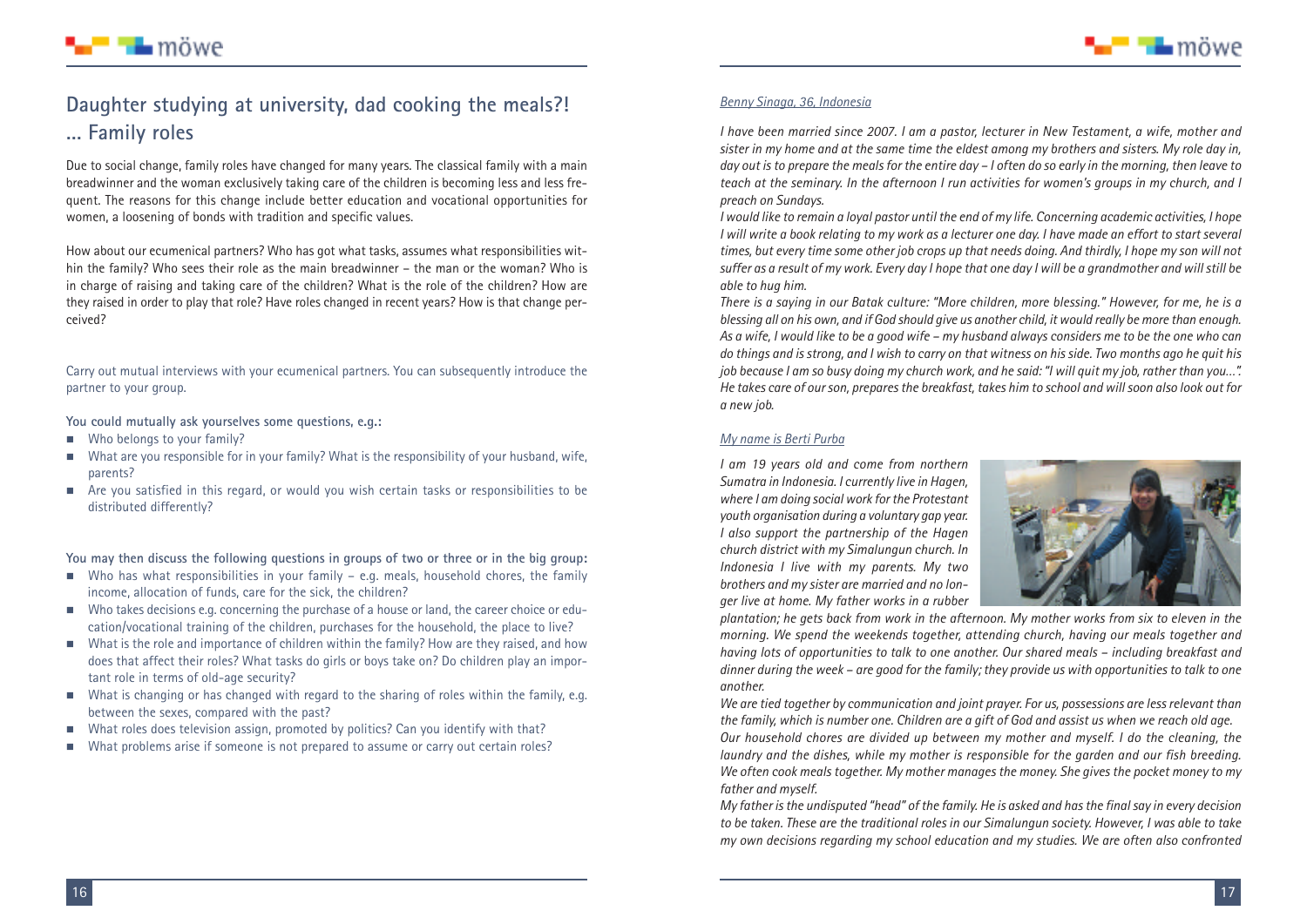



*with different types of roles on television, e.g. when the mother takes decisions or works and the father takes care of the children.*

Of course, conflicts also arise between us. They are discussed - and resolved in no time at all. Ho*wever, there were two situations where it was a bit more difficult. My sister married a Muslim and* converted to the Muslim faith. That was difficult for my parents, and they even fell ill as a conse*quence. After some time, they then accepted their son-in-law as their child. When we worship at home, we also pray together, as Muslims and Christians. The other situation was when my brother* married a woman who already had a child. That is a problem in our culture. He then lived with my *grandmother for some time. My grandmother and my parents held discussions that led to a good solution. Communication is the key.*

#### **The role of children within families**

It may be interesting to analyse in particular the role of children within families and the way they are raised. Do you see any common ground? Any differences?

#### *Children in the Philippines*

*"Children are regarded as biyayang galing sa Dios (a blessing of God). They are not only appreciated because of the joy and inspiration they bring, but also because all the hopes for the future of the family rest on them. Even when they are still very young, children are expected to helpwith household chores,take care of their younger brothers and sisters or help in the field and with the harvest. When they earn*



*their own income, they are expected to pay the school fees for their younger brothers and sisters or support the family income, even when they no longer live at home.*

Children are also expected to secure their parents' future: If the parents fall ill or lose their jobs, the *children are supposed to leap into the breach as breadwinners. When the parents grow old, they* expect their children to take care of them and pay for the doctor and the medical drugs. That is *why an education is not just considered an important investment in the future of the children but* also a way to ensure that children will be able to manage these tasks when they grow up. It con*stitutes a mutual contract, deeply rooted within the children as a sense of duty. The obligation to "repay" (makabayad sa nagulang) is what makes for a mabuting anak, a good son or daughter." <sup>9</sup>*

**Raising children – in the Philippines and in Germany <sup>10</sup>**

#### *A child in the Philippines:*

- *1. The child is born in a personal environment (family). The baby is breast-fed and often touched and carried around by all family members (no pram or children's room).*
- *2. The emphasis is on the group/community; the child has to adjust to the others. Individuality issuppressed. Mothers prevent early attempts atwalking. Dependency is promoted as a virtue. Children aged five to ten years already help with household chores and in the fields.*
- *3. Privacy is not emphasised. Children are never left on their own and rarely take any independent decisions.*
- *4. Children learn to respect older children and adults – in particular those with a higher social status. The parents are loving but authoritarian.*
- *5. The parents stress harmony and place less emphasis on competition or performance. A child learns to respect the feelings of others.*
- *6. The parents promise a lot. If promises are not kept, the child learns not to be annoyed.*

*Applied mechanism: Teasing until the child integrates harmoniously into the group.*

*Result: Attitude to shame. Success and failure are not taken personally but borne by the group.*

#### *A child in the Philippines:*

- *1. Most children are born in an impersonal environment (usually a hospital). Fewer children are breast-fed; many babies are left on their own according to some "fixed schedule".*
- *2. The focus is on individuality and uniqueness. Children are asked to say what they would like. Parents encourage early attempts at walking. They promote independent thinking and action. German children rarely have to do household chores, in particular in the cities.*
- *3. Privacy plays an important role. A child learns to be autonomous, and to think and act independently.*
- *4. Children learn to be egalitarian. Most parents are democratic, some are even anti-authoritarian.*
- *5. The parents encourage their children to compete. In so doing, they learn to ignore the feelings of others.*
- *6. The parents avoid making promises they cannot keep. The children are annoyed if a promise is not kept.*

*Applied mechanism: Personal ambition. Competition often leads to aggressiveness ("You are stupid".) Result: attitude to guilt. Focus on personal success or failure.*

*<sup>9</sup> Pilgrim Bliss Gayo, Geschenke Gottes, Kinder, Kindheit und Erwachsenwerden, in: Niklas Reese/Rainer Werning (eds), Handbuch Philippinen – Gesellschaft-Politik-Wirtschaft-Kultur, 4th updated and expanded edition, Hor-*10 lemann Verlag/Berlin 2012, pp. 169-170 **State of the Contract Contract Contract Contract Contract Contract Contract Contract Contract Contract Contract Contract Contract Contract Contract Contract Contract Contract Cont**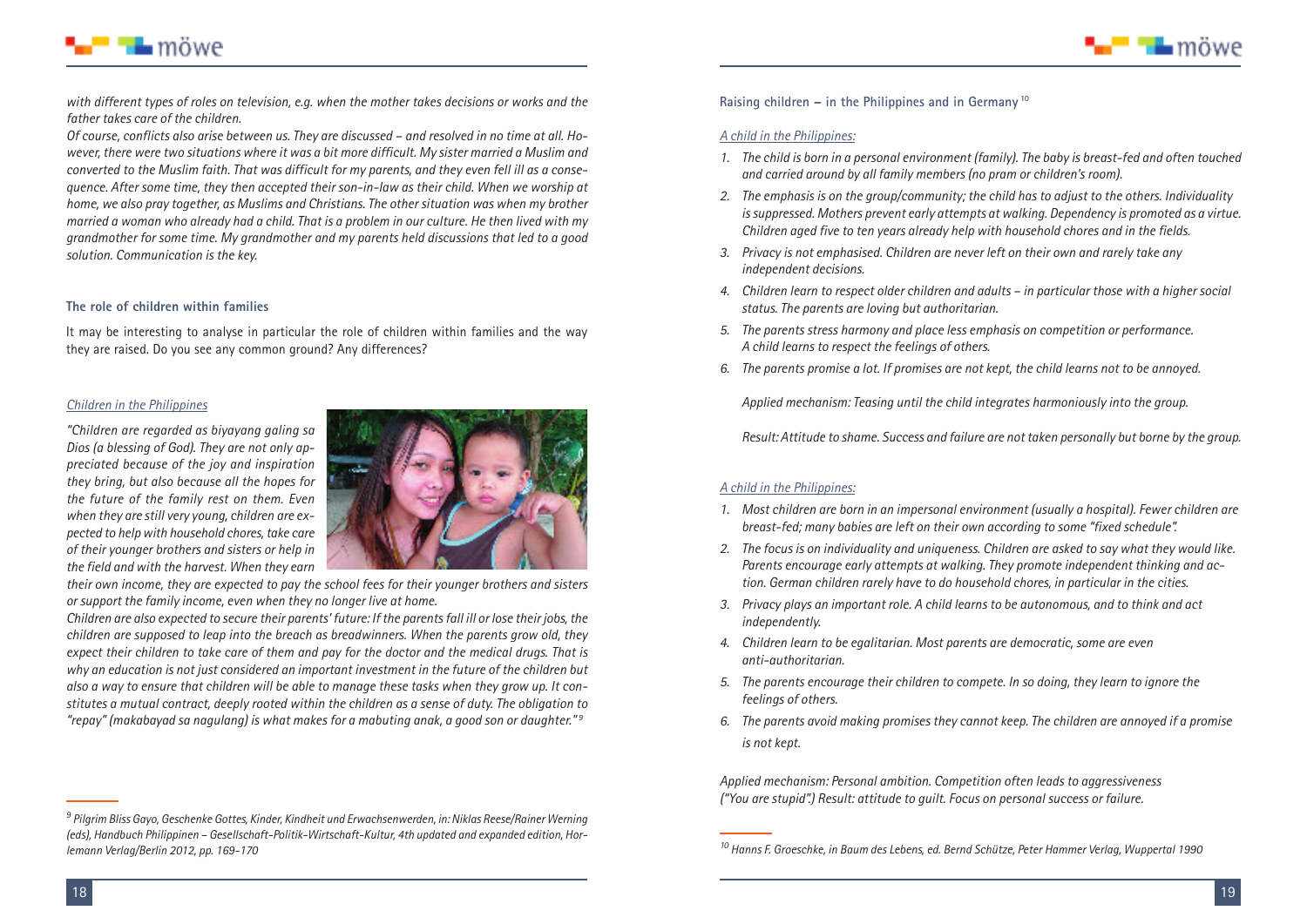

## ■ ¶∎ möwe

### **If a family is not a home… Domestic conflicts and violence**

"The family is, on the one hand, a place of refuge but, on the other, it is also a place of violence. Frequently exhaustion and overburdening are the cause of conflicts. When conflicts in the family escalate, the most vulnerable suffer most. This leads to violence in the partnership, violence against children and also violence against helpless old people." <sup>11</sup>

#### **Talk to your ecumenical partners**

**… about conflicts in families:**

- **E** How do you handle conflicts that arise in your family?
- $\blacksquare$  What are the issues that most frequently lead to arguments in your family?
- -What are the solutions found, e.g. if children oppose certain requirements raised by their parents?
- $\quad \blacksquare \quad$  Do you obtain external assistance if conflicts are not resolved?
- -Do you assist other families in finding solutions if an argument has arisen?
- Does your parish, your church offer assistance to families if conflicts arise, or in order to prevent conflicts?

#### **… about violence in families:**

- -How is domestic violence handled? When does violence occur within families?
- -Who is particularly strongly affected by violence?
- -How do the other family members behave in a situation of domestic violence?
- -Does domestic violence tend to increase or decrease? What are the reasons for this trend?
- What is the cultural definition of masculinity? What are the cultural and traditional values passed on to women and girls? To what extent does that promote domestic violence?
- **IF** Is domestic violence an issue in your parish, in your church? Is there any assistance for people affected? What do the churches do in order to prevent domestic violence?
- What rights and opportunities do the victims of violence have in order to defend themselves?

#### *Domestic violence in South Africa <sup>12</sup>*

*One out of four women lives in a relationship in which she does not experience respect. Every six* hours, a woman in South African is murdered by a close partner. Every 25 seconds a woman or airl in South Africa is raped. One out of two South African women is raped prior to her 18th birthday. *Of all recorded cases 45% of cases are offences against minors. Most crimes are perpetrated by people known to the victim. Approx. 88% of all cases of rapes are not reported.*

*Extract from the circular by Clara Imort, working as a voluntary staff member in a day care centre for children run by the Reformed Congregation in Mar del Plata (Argentina), November 2012*

My heart belongs to the Club de Ninos, a day care centre for children where I work every afternoon. It is attended by about 10 to 20 children aged 6 to 13; the number varies depending on

*whether it is raining, or school has been cancelled once again because teachers are on strike or simply have not turned up.*

*…Over time I also hear aboutthe children'sfamily stories and their everyday lives outside ofthe children's club. You get told how the child, with whom you have just painted a picture, lives with a drug-addicted father and his amigos and is often unable to attend school because he or she is forced to search the garbage for any objects that may be sold, how the police have now taken him/her to the motherwho disappeared years ago but nowliveswith*



*Child in a care centre in Argentina.*

a child abuser (so that the attempt to improve her life has obviously failed). Or if you know that a *tiny girl frequently comes to the day-care centre with half her face all bruised, or that the two brothers who are the kings of curse words in the day care centre have been sexually abused for* years, I look at the group of kids all yelling and romping around and really have to make an effort *not to cry for anger and sadness about the helplessness. Because I really feel helplessin this hope*less situation. The only thing you can give the children is a few hours in a safe place where they are fostered – as far as possible – where they are loved and shown a way to do things better than their *parents one day*

#### **Not in our hands but with our hands (Juan Gattinnoni, Argentina) <sup>13</sup>**

God of love, we pray for the victims of violence, the hungry, the homeless, the unemployed, the ill, those who are on the edge of losing hope that things might change, so there might come a reconciliation between society and these persons towards respecting their human dignity. We do not have in our hands the solutions to the problems of the world, but you, O God, have the power to use our hands.

Help us to love.

God of life, we pray for families who live in conflict, where there is no forgiveness or reconciliation between partners, sisters and brothers, young and old, that they might find forgiveness, reconciliation and the joy of peace.

We do not have in our hands the solutions to the problems of the world,

but you, O God, have the power to use our hands.

Teach us to love.

God of solidarity, we pray for those who suffer, the elderly, those who mourn, those who live in the street, that they may find in others attitudes of compassion, caring and support.

We do not have in our hands the solutions to the problems of the world, but you, O God, have the power to use our hands. Push us to love.

*<sup>11</sup> Evangelical Church of Westphalia, keynote presentation "Families today", 2012, p. 16*

*<sup>12</sup> http://www.capetownmagazine.com/events/1000-Women-United-Against-Domestic-Violencefundraiser-in-South-Africa-/2012-05-17/11\_37\_54395*

*<sup>13</sup> In God's Hands, Common Prayer for the World, Frankfurt/M. 2008, p. 256 Juan Gattinoni, Argentina (source: Red de liturgia del CLAI). English translation: Terry MacArthur@World Council of Churches, Geneva/Switzerland*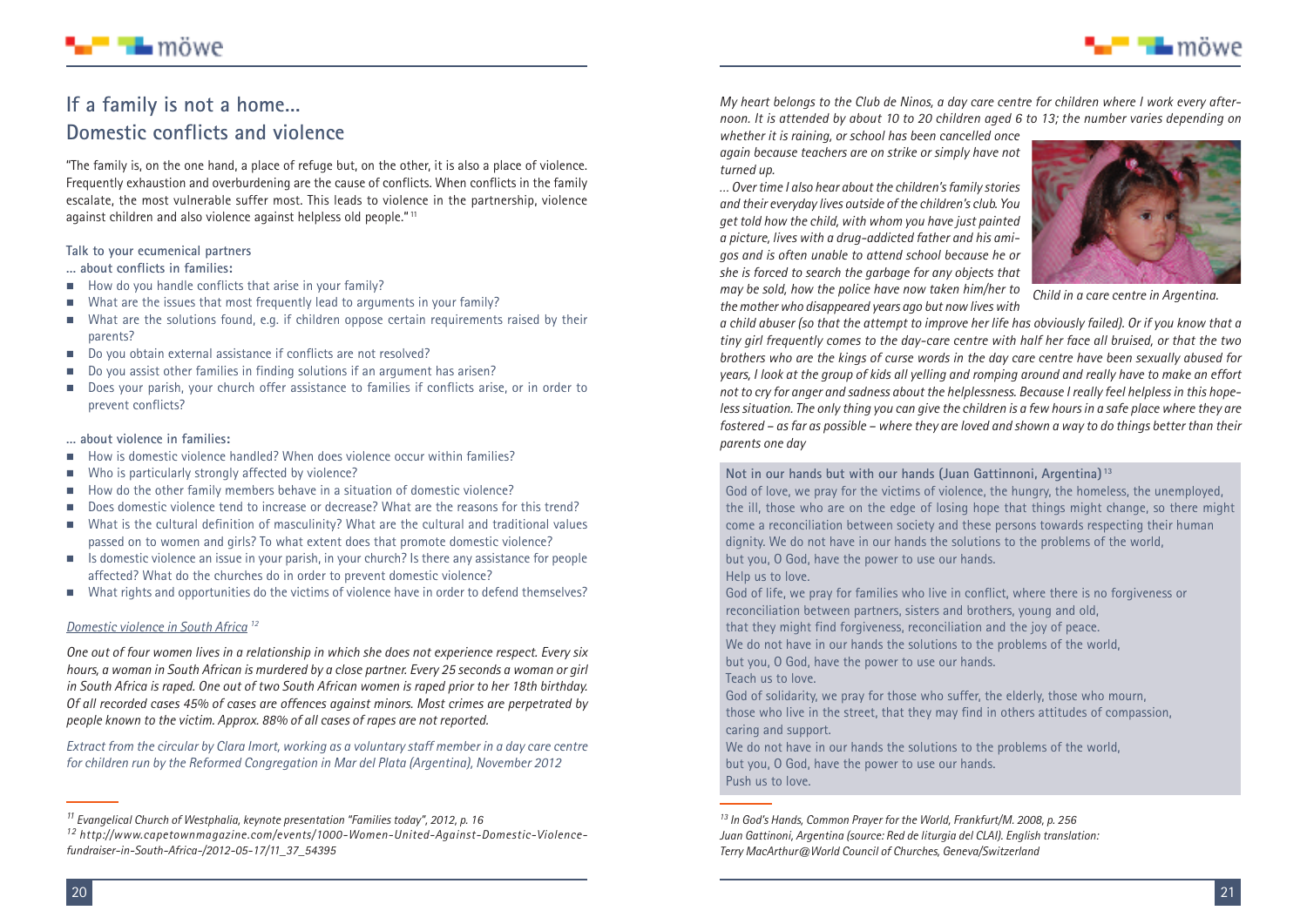

### **Marriage, birth, care … How do families respond to significant events?**

■ ¶∎ möwe

Many events change families, e.g. marriage, birth but also stressful events such as a separation, a person in need of care, unemployment, the death of a family member. They pose major challenges for families; the family gets bigger or smaller, an additional workload or emotional strain arises.

How do people in our partner churches handle such experiences? How do families in the partner churches respond to events that fundamentally change life in the family? What values help the families to cope? What family traditions make it more difficult to deal with significant changes appropriately?

The discussion will never aim at providing general responses as to how to understand and interpret decisive events in people's lives. Rather, it may help to exchange experiences in a framework of confidentiality as ecumenical partners. Some of the comments will be familiar to us, while others will be unfamiliar or surprising.

Think of a dramatic change within your family. What was that event? How did you respond as a family? Which member of your family was particularly strongly affected? How did your friends, neighbours, parish support you?

Try to discuss this type of experience with your ecumenical partners. Ask them how they have perceived crucial family events.

#### **Marriage:**

- Who can make a marriage proposal? What does the bridal couple have to take into account with regard to the two families?
- What traditional wedding customs and traditions are there? How does the church wedding take place? What do the bride and groom pledge to do in the wedding service?
- $\blacksquare$  How does the family change due to the marriage? What obligations are associated with the wedding? What are the values that determine the marriage, and what is the guiding image of men and women in this regard?
- Can people of different denominations or religions marry? How does that change the families?
- Are same-sex partnerships respected? Do they constitute a taboo that nobody talks about? *Wedding in Tanzania.*



#### **Birth:**

- What does the birth of a child mean for the parents and family? How does childbirth change the family?
- $\blacksquare$  What is the role of baptism? How is the baptism conducted and celebrated?
- - What is the role of children within a family? Are the boys and girls raised differently? Do the children grow up in a nuclear family or in an extended family constellation?
- $\blacksquare$  Who takes care of the children if the parents die?
- $\blacksquare$  How is the experience of childlessness handled?

#### **Marriage breakdown:**

- $\blacksquare$  How do you and your partners experience the failure of a marriage? How is the question of a spatial separation of the spouses or a divorce handled as a potential consequence?
- What is the position of your church or your partners regarding divorce? Are couples living apart, divorced couples or single mothers and fathers assisted or supported by their parishes? Or are they stigmatised and excluded? What are the reasons?

#### **Illness and need for care:**

- $\quad \blacksquare$  What happens if family members fall ill and need assistance? Which family member, relative, friend, community member takes care of them?
- What are the prerequisites that need to be met for people to be treated in a hospital? What is the material strain this imposes on the families?
- How do families handle a situation in which the parents or grandparents need care? What external assistance is available, e.g. nursing staff or social services institutions? Where do families run up against their limits in caring for family members?
- What programmes would need to be made or expanded in order to take care of elderly people in need of care?

#### **Dying and death:**

- **E** How are dying family members supported? Do they pass away in the family, in hospital, nursing homes or hospices?
- $\quad \blacksquare$  How does the family handle death? What roles and tasks does each individual family member have?
- Are there any mourning rituals and rites? Where is the body of the deceased laid out?
- **E** How is a funeral conducted?
- **E** Are there any forms of support for the grieving? What is the role played by community members, the pastor? How do people find comfort when they have to bid farewell to their relatives? Which biblical texts offer them guidance?
- **If How do families shape the time of mourning after the funeral? Which rites and forms are** there?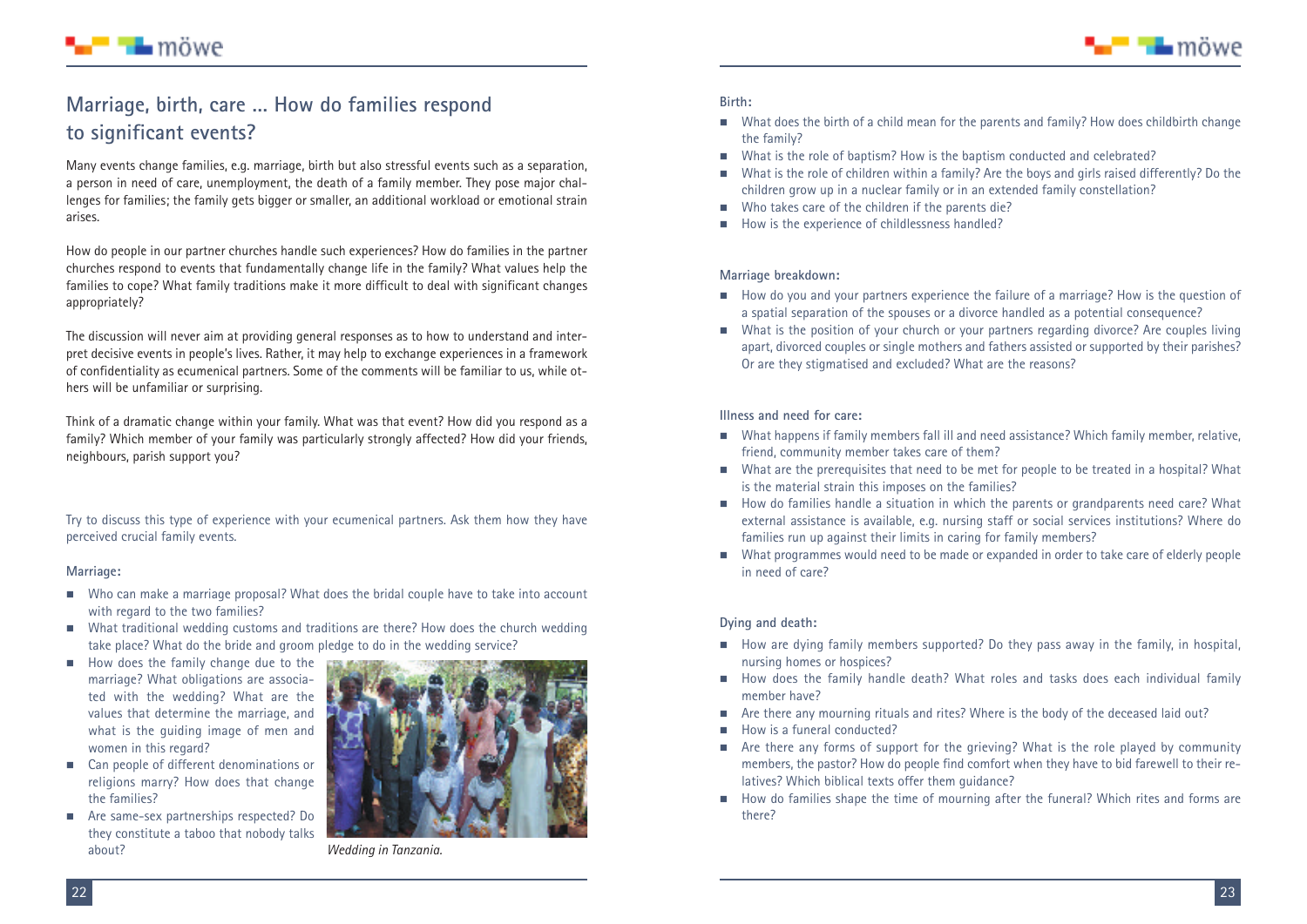



#### *Events in families of the Herero culture, Namibia*

#### **Marriage:**

*A man proposes marriage. A woman cannot do so. If the couple is agreed, the negotiations start.* Initially the future husband informs his family of his plans. If his plans are accepted, an uncle or the father proposes to the family of the future wife. A decision is not taken at that point in time. The *uncle or father returns, and several months pass in which all family members are consulted. At* some point, a second meeting is held, and the date for the wedding may be fixed, along with the *bride price.*

*At the wedding weekend, the two families get together with the bride price (frequently two cows* and money) as well as all drinks and meals for the wedding. The two families settle in two camps on the farm. The cows and the money are handed over in silence. Each family slaughters one of the *cows, and they exchange some meat. On the Saturday following these rituals, a highly respected* man carries out a small ceremony at which the couple jointly eats some meat as a token of their *close relationship. The man may then stay over in the woman's home. This traditional marriage is more important than the church or civil wedding. With this ceremony, which constitutes the handing of the woman over to the man, the man decides about the church wedding, which may at the same time be the civil wedding.*

*If the woman is from a different cultural background, the man has to follow that culture until he has got married. After the wedding, the man traditionally is the head of the household and takes decisions.*

*Younger people attach importance to these values and traditions; however, equal rights are playing a more and more prominent role. The married couple increasingly take joint decisions. The* role of the man as head of the household seems to change. However, some women also say: "I am *happy my husband isthe head of my household. Iwill respect that. Sometimes violence also results from men being frustrated if women call for greater decision-making powers!"*

*If two people get married, they are accepted into the large family circle. This extended family supports them in cases of crisis, assists them in situations of illness or unemployment. If offers protection and guidance to the nuclear family and creates cohesion. Engelhard Unaeb, Namibia:* "That is why we are so poor here in Africa, even when we have jobs and earn money. We always *know about family membersin need, needing e.g. a school uniform, medical drugs, etc. We use our own money in order to help others, just as they would help us."*

#### **Splitting up – divorce**

*Itis possible to get a divorce; however,thattendsto be an expensive affair. The children usually stay with the women. "In many cases, people do not get divorced but continue to live together or in different places – sometimes with a new partner," says a man, talking from his own experience.*

#### **Increasing need for long-term care in Namibia**

*A group from a Lutheran congregation visited older people in villages and citiesin northern Namibia. They found people nobody took care of, on the brink ofstarvation. They urgently needed assis*tance in the form of social services. As a result of these visits, the first Namibian centre for old people will be built in northern Namibia. According to a rapporteur: "It may not be in line with our *culture to ask or recruit people to take care of our elderly family members. However, many families are not always able to provide this care in these times."*

#### **Funerals and mourning**

*If a family member dies, as many family members as possible get together. The women meet in a* house, the men sit around the fireplace. Services are held, songs are sung on the eve of the fune*ral. Most family members stay awake. After the Christian funeral ceremony, they jointly slaughter* a cow. After the funeral, they all meet in the home of the family of the deceased family member. One of the elders will make the sign of the cross on everyone's forehead with water - as a sign indicating that the time of mourning should end. Rituals help people so that life will go on after the *death of a relative.*



*In a retirement home run by the social services centre of the Evangelical Lutheran Church in the Republic of Namibia.*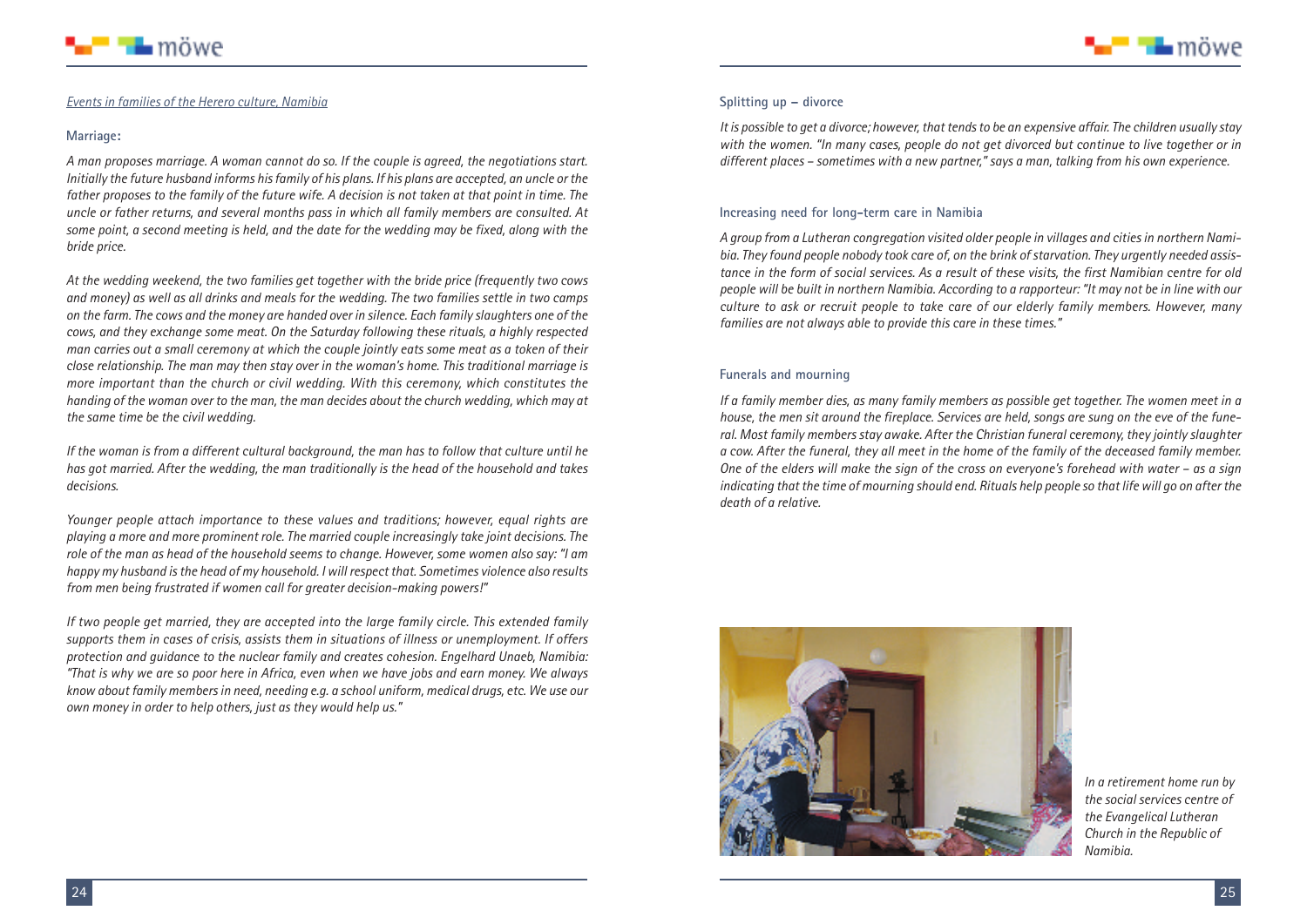

# ■ ¶∎ möwe

### **Lippstadt, Cameroon … Being church for families and within the worldwide family**

**Living faith within families** Being church for families and within the worldwide family

Engage in a discussion with your ecumenical partners about the way faith is lived in the family and passed on to the children:

- What rituals exist in your family, in your partners' family?
- **Netable 1** What role do these rituals play for you?
- -Which ones do you like in particular?
- What prayers, songs do the children bring back home from e.g. kindergarten or school?

Collect prayers, e.g. the grace said before a meal, evening prayers, from the different families in your group.

#### *Words of grace said before a meal in the Philippines: <sup>14</sup>*

*Bless us, o Lord, and bless these gifts which we are about to receive from your bounty through Christ our Lord. Amen.*

Thank you. Lord, for the food on our table, for the people who have prepared it and for those that *receive these gifts. Amen.*

#### **Being church for families**

Discuss with your partners what churches can do to support families

- What does your congregation, regional church do to assist and support families?
- **EXP** Are there any counselling and support programmes for families?
- Does your congregation support family-friendly policies in your municipality?

**Families in the Philippines – a task for the churches <sup>15</sup>**

#### *Bishop Norman Reuel Marigza, Secretary General of the United Church of Christ in the Philippines:*

*… According to current figures from June 2012, 3,700 people leave the Philippines every day in order to work abroad. There is hardly any family in the Philippines that does not have some close family members working abroad. In 2011 alone, the overseas Filipino workers transferred US\$20 billion, contributing to the Philippine economy. This phenomenon,which makes our population one of our top dollar-yielding exports, causes substantial problems and difficulties within Philippine families.*

*The phenomenon of solo-parenting (when one parent stays behind to take care of the children) or even "substitute" parenting (when both parents leave and the children stay with relatives) has been increasingwith almost four thousand workers leaving daily for overseas employment. The once closely-knit family ties that the Philippine families are noted for are beginning to unravel, bringing with it many other social problems like broken homes, juvenile delinquency, drug addition, marital infidelity, etc. The Church must help provide both a pastoral and prophetic response to these pressing issues. A pastoral response would be to care for the family members left behind and*



*Children enhance a service in a university church in the Philippines.*

*partnering with the churchesin the receptor countriesto do migrant ministry to their foreign workers. A prophetic critique must be sounded as well, raising the question why there are no opportunitiesin our land,why poverty persists,why inequality of resources make the rich richer and the poor much poorer. Until justice is established in our lands, families will bear the brunt. So indeed, we* need to work hand in hand, you in your land and we in ours, to see to it that the vision of shalom *implanted by God in our hearts will be realized…*

#### **Thanksgiving and prayer for the family (Ghana) <sup>16</sup>**

Almighty God, we laud and praise you, we let your name shine for what you are. You are the Lord of Lords and King of Kings, there is no one beside you. We worship your holiness and sublimity. We thank you for the existence of nuclear families and of extended families. We ask you in all humility, O Lord, to forgive the sins of families. Precious Lord, as you have made the family the foundation stone of society, we pray that you will make our houses into homes, so that the families remain strong foundations for our communities, societies and nations. So we pray, O God, for peace, love, wisdom and mutual understanding for families. We pray for good health, healthy relations between brothers and sisters, spouses, parents and children and other members of the family. We pray for the fruit of the womb for many who long for it; for material and human resources for managing families, for stability, righteousness for our children and a long life. In the name of Jesus Christ, our Lord and Saviour, Amen.

*<sup>14</sup> Source: Arbeitsmappe für Kindertagesstätten, Mmmmh ... Lecker! Brot schmeckt uns – rund um die Welt, Brot für die Welt, 2012*

*<sup>15</sup> From his contribution at the Synod of the Evangelical Church of Westphalia, November 2012*

*<sup>16</sup> Become a wise and understanding people – Gebete aus der Ökumene no. 6, Hamburg 2008, p. 50*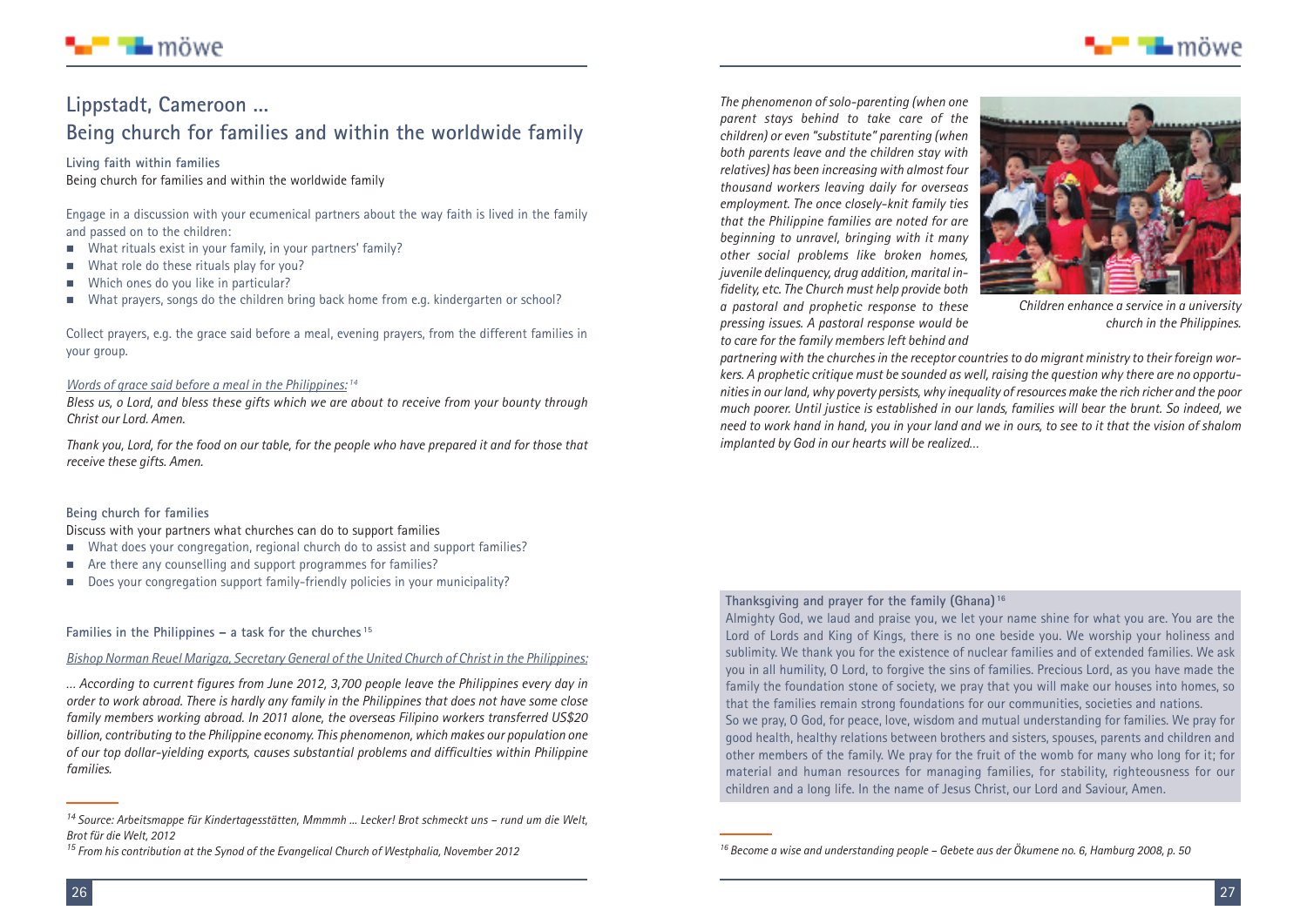



#### **Experiencing the worldwide Christian family … within church**

"I have been baptised into a worldwide family" is the title of a (German) brochure on baptism published by the United Evangelical Mission (UEM). It thus makes reference to one of the key terms, looking at families from an ecumenical angle.

In God's family there are no limits based on kinship, countries or cultures. All members are included and in some way or other interdependent and interrelated – even in shared mourning, thanking and praising God, our creator. "Family worship" is thus a place where people of all generations celebrate together and where "strangers" also feel at ease. Should you notice any persons attending the service as guests, you should briefly address them before the service, ask them where they are from and mention them in your words of welcome.

#### Potential occasions to include the worldwide family:

Celebrating the baptism anniversary; talking to the godfathers and godmothers and the child, depending on his or her age, about the fact that he or she has brothers and sisters all over the world and is linked up with them through baptism. It is, for instance, exciting to use a globe to look for places where people live who are connected to the child through the baptism, or to read one of the many nice children's books portraying "How people live in other parts of the world".

In the evening you may end your day with an evening prayer that also includes people from other countries.

Hold a children's service, children's Bible Day, family service on "Families – here and worldwide" in your congregation. This would be a good opportunity to talk about the life of families in a country with which there is a partnership, e.g. Cameroon, Tanzania, Argentina. You may also have a service on "Families" with parishes with a different language or origin in your city or region.

The pictures below were taken at a children's Bible Day in Lippstadt. It enables children to experience how children live in the country concerned by playing their games, preparing their food etc. It also provides an opportunity to discuss different family situations, e.g. extended family vs. nuclear family.





*Children's Bible Day in Lippstadt.*

#### **Selection of songs for a service on "Being family … here and worldwide"**

Thuma Mina – International Ecumenical Hymnbook; Basel, Munich, Berlin 1995

- 
- $5$  Hineh ma toy
- 
- 21 May our living be a feast
- 24 God gave us breath
- 
- 112 Let us break bread together
- 
- 157 Siph Amandla Nkosi
- 195 Bless and keep us, Lord<br>219 Guds kärlek är som stranden
- 

2 Bani ngyeti Ba Yawe Let us praise the Lord our God<br>5 Hineh ma tov Correspondent How good it is 17 Munerero, munezero entranyo come let us sing joyfully

99 Fylt av glede Filled with joy and wonder

138 Dalam Yesus kita bersaudara<br>157 Siph Amandla Nkosi **In America Contains Contains O** God, give us power

Wide is, o Lord, your love like beach and meadow

#### Das Liederbuch – Lieder zwischen Himmel und Erde; Düsseldorf 2007

- 2 Wo Menschen sich vergessen
- 10 Komm, bau ein Haus
- 15 Wo zwei oder drei
- 45 Segne dieses Kind
- 47 Kind, du bist uns anvertraut
- 48 Das wünsch ich sehr
- 59 Unser Leben sei ein Fest
- 70 Bist zu uns wie ein Vater
- 157 Sanftmut den Männern Siph Amandla Nkosi
- 258 Gut, dass wir einander haben
- 353 Vergiss es nie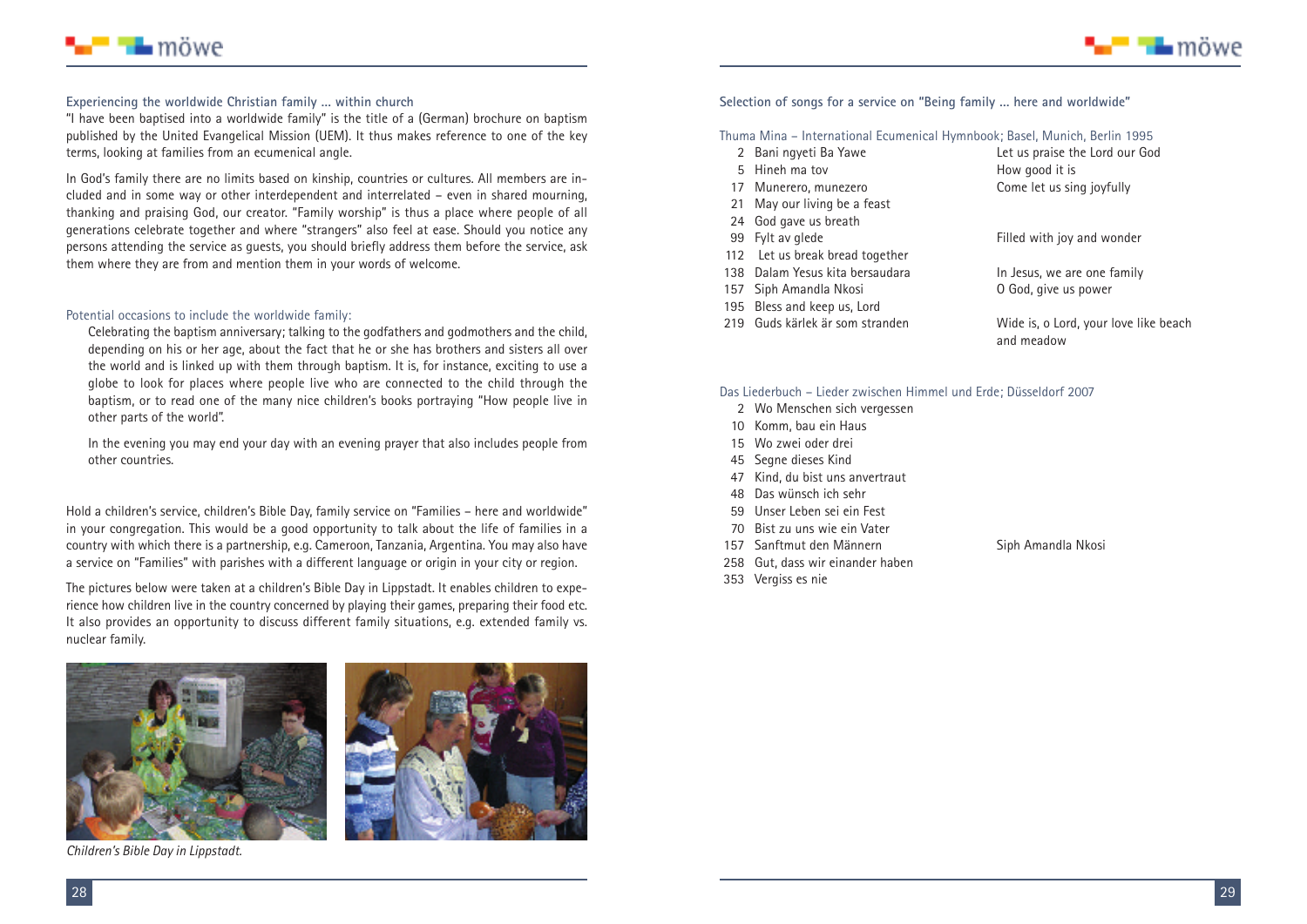### **Films and books**

#### **Films**

**Unless stated otherwise, you can borrow the films from Filmzentrale of the Evangelical Church of Westphalia** *Evangelisches Medienhaus Cansteinstr. 1, 33647 Bielefeld Phone: +49 521 9440 122 www.filmzentrale.ekvw.net*

**Anna, Amal & Anousheh – Mädchen zwischen Rollenmustern und Selbstbestimmung** (Benin, Pakistan, Somalia, Venezuela, Peru 1998 – 2005, 8 short films, FSK (Voluntary Self-Regulation of the German Film Industry) 10 years)

The DVD provides insights into the lives of girls from Africa, Asia and Latin America. Despite the efforts undertaken to secure equal rights, their stories differ from those of boys. However, they do not reflect a depressing picture of deprivation and exploitation but convey positive, hopeful messages. Self-confident, emancipated, charismatic girls tell about their lives.

#### **Hab und Gut in aller Welt**

(Cambodia, India, Uganda, Mali, Madagascar 2006, 7 short films, FSK 12 years)

What do people own, what do they need for their lives, what is important to them? What tasks are carried out by women, by men, by children? What have they all learned? What are their everyday lives like? These and other questions are answered by families from Brazil, Haiti, India, Mali, Madagascar and Uganda.

Each film portrays a family with its possessions, housing situation, family structures and living conditions – their normal, everyday life in different parts of the world. However, each film also presents the family members' joys, wishes, hopes and dreams; it appreciates and respects whatever is important to each individual protagonist.

**No time to die** (Ghana, Germany 2007, 90 min., FSK 14 years)

"No time to die" is a turbulent African comedy about love and death.

Asante is a handsome man. He is searching for a wife. Asante loves his job and executes it with great joy and the required seriousness. However, his profession is also his biggest problem. After all, which woman would want to live together with a hearse driver? Asante works for an undertaker and transports dead bodies from the Ghanaian capital of Accra back to their villages for the funeral ceremonies with his assistant Issifu. In Ghana there is a marked culture of death. And the coloured coffins reflecting the preferences of the deceased are well-known far beyond Ghana.

**Memory Books – Damit Du mich nie vergisst (So that when I die you will never forget me)** (Germany 2007, 90 min. FSK 14 years)

Dennis and Chrissi brush their teeth every evening in the dim glow of the oil lamp. The 10-yearold watches his little sister conscientiously. They are both orphans, two of more than two million of their kind in Uganda. A very special project has emerged in Uganda as a result: memory books. Openly, honestly and compassionately, the books give the children a chance to prepare themselves for life on their own.

**Steps for the Future – Life in Southern Africa in the presence of HIV/AIDS** (South Africa, Namibia, Mozambique, Zambia 2004, 8 short films, 197 min., FSK 12 years)

Eight short films offer various insights into the lives of people affected and provide them with an opportunity to talk about the way they cope with their lives and their hopes for the future. The focus is on people, whose courage to face life is contagious, in spite of their disease. Young filmmakers short these films in different countries of Southern Africa. They are well suited to initiate discussions.

*This film can be borrowed from: Amt für MÖWe, Ope 35, D-44135 Dortmund, phone +49 231 5409 70, email info@moewe-westfalen.de*

#### **Wazee. Altersbilder in Tansania.**

A short film by the United Evangelical Mission about growing old and dealing with old people in Tanzania.

*This film can be borrowed from: Amt für MÖWe, Ope 35, D-44135 Dortmund, phone +49 231 5409 70, email info@moewe-westfalen.de*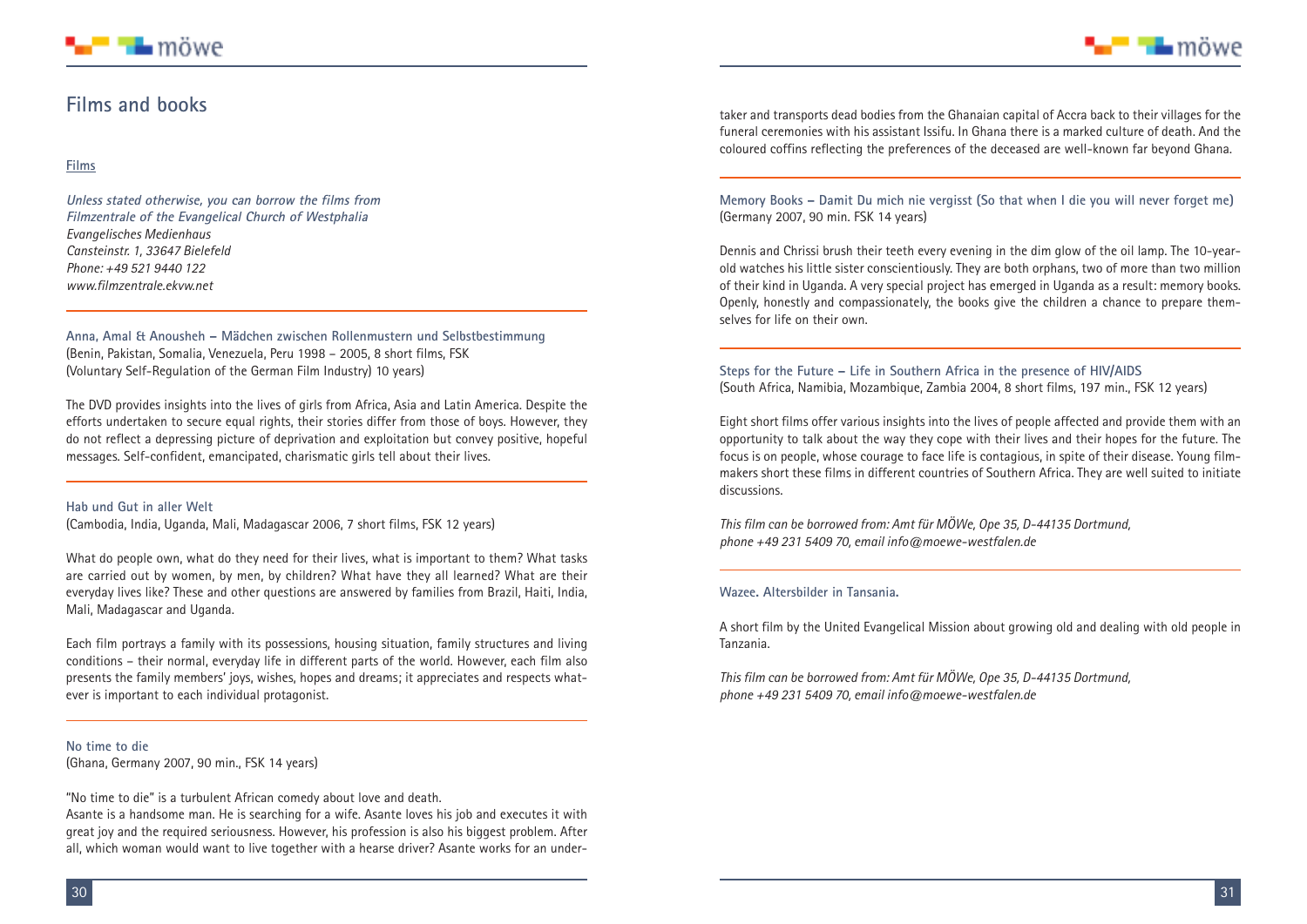

#### **Books**

#### **Jahrbuch Mission 2013: Jung und Alt in Nord und Süd** missionshilfe Verlag, 2013



"Jahrbuch Mission" analyses how the "generational question" is experienced in the North and South, what we can learn from one another and how young and old people within church and society deal with this lifelong task.

lung und Alt in Nord and Sid

#### **Menzel, P.: So isst der Mensch.**

**Familien in aller Welt zeigen, was sie ernährt.** Gruner & Jahr, 2005

The authors have travelled to 24 countries in the world and visited 30 families. They have taken a picture of each of these families, showing their food supply for one week and a list showing the average amount consumed for each foodstuff, the amount spent to buy the food and the amount produced in the families' own garden.

#### **Menzel, P.: So lebt der Mensch**

#### Gruner & Jahr, 2004

16 photographers have travelled to 30 countries to portray the lives of typical families. The result is an album of the global family. A global stocktaking of possession or non-possession, of the lives, wishes, hopes and dreams of people who are neighbours on planet Earth.

#### **Ommer, U.: Familien der Welt**

#### Gruner & Jahr, 2003

Children from 52 countries with their parents, brothers and sisters tell about their lives. A book enabling boys and girls to discover and understand the world on the basis of personal stories.

**The website for the keynote presentation "Families today": www.familien-heute.ekvw.net/fileadmin/familienheute/ Downloads/13-03-05\_Hauptvorlage\_Familie\_engl\_neu.pdf**

#### **Impressum**

#### **Published by:**

Amt für Mission, Ökumene und kirchliche Weltverantwortung (MÖWe) der EKvW Olpe 35, 44135 Dortmund Person responsible within the meaning of the Press Law: Th. Krieger, phone +49 231 5409 70 www.moewe-westfalen.de, info@moewe-westfalen.de

#### **Editors:** Katja Breyer, Klaus Göke, Ute Hedrich

**Contributors:** Martin Ahlhaus, Margot Bell, Katja Breyer, Beate Diallo, Klaus Göke, Ute Hedrich, Beate Heßler, Christian Hohmann, Heike Koch, Kirsten Potz, Bernd Schütze, Dietrich Weinbrenner

Pictures: Beate Heßler: p. 15 / Christian Hohmann: pp. 6, 27 / Heike Koch: 4<sup>th</sup> cover page / Lilo Peters: p. 28 / Kirsten Potz: pp. 3, 21 / Bernd Schütze: 1st cover page, p. 18 / Dietrich Weinbrenner: p. 17 / Ev. Church of Westphalia: 1st and 4<sup>th</sup> cover page, p. 2 / United Evangelical Mission: Ulrich Baege: p. 13; Hanna Bleichroth: p. 22; Reinhard Elbracht p. 25; Ramona Hedtmann: 4th cover page; Heiner Heide: p. 10; Reinhard Marscha / eye4u.de: p. 11; Charlotte Weber: p. 9

**Layout:** teamdesign-schwerte.de **Printed by:** RB-Druck, Hagen

Dortmund, Februar 2013

Printed on 100% recycled paper, chlorine-free, FSC (Forest Stewardship Council)-certified